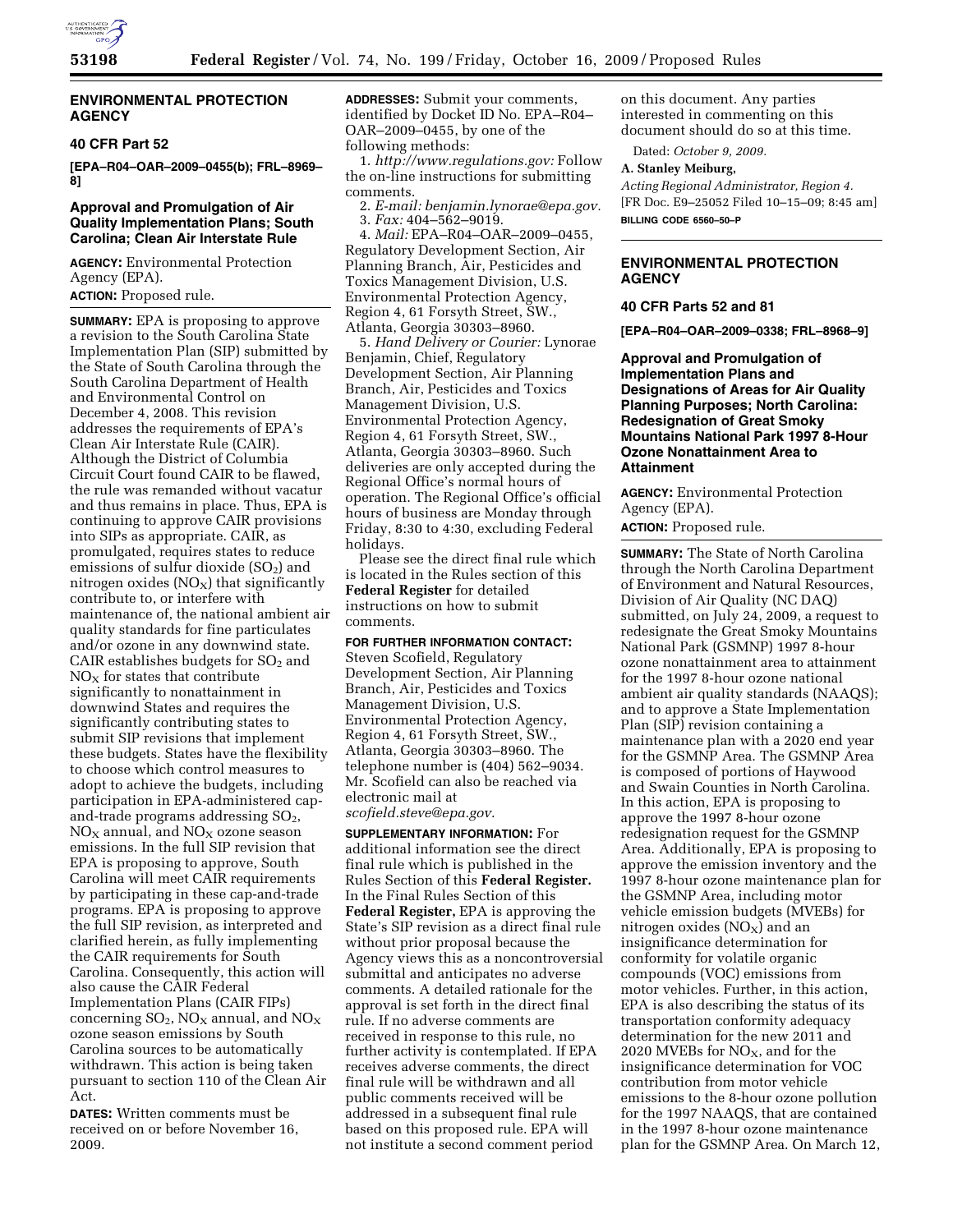2008, EPA issued a revised ozone standard. The current action, however, is being taken to address requirements under the 1997 8-hour ozone NAAQS. Requirements for the GSMNP Area under the 2008 standard will be addressed in the future.

**DATES:** Written comments must be received on or before November 16, 2009.

**ADDRESSES:** Submit your comments, identified by Docket ID No. EPA–R04– OAR–2009–0338, by one of the following methods:

1. *http://www.regulations.gov:* Follow the on-line instructions for submitting comments.

- 2. *E-mail: benjamin.lynorae@epa.gov.*
- 3. *Fax:* (404) 562–9019.

4. *Mail:* EPA–R04–OAR–2009–0338 Regulatory Development Section, Air Planning Branch, Air, Pesticides and Toxics Management Division, U.S. Environmental Protection Agency, Region 4, 61 Forsyth Street, SW., Atlanta, Georgia 30303–8960.

5. *Hand Delivery or Courier:* Lynorae Benjamin, Chief, Regulatory Development Section, Air Planning Branch, Air, Pesticides and Toxics Management Division, U.S. Environmental Protection Agency, Region 4, 61 Forsyth Street, SW., Atlanta, Georgia 30303–8960. Such deliveries are only accepted during the Regional Office's normal hours of operation. The Regional Office's official hours of business are Monday through Friday, 8:30 to 4:30, excluding federal holidays.

*Instructions:* Direct your comments to Docket ID No. EPA–R04–OAR–2009– 0338. EPA's policy is that all comments received will be included in the public docket without change and may be made available online at *http:// www.regulations.gov,* including any personal information provided, unless the comment includes information claimed to be Confidential Business Information (CBI) or other information whose disclosure is restricted by statute. Do not submit through *http:// www.regulations.gov* or e-mail, information that you consider to be CBI or otherwise protected. The *http:// www.regulations.gov* Web site is an ''anonymous access'' system, which means EPA will not know your identity or contact information unless you provide it in the body of your comment. If you send an e-mail comment directly to EPA without going through *http:// www.regulations.gov,* your e-mail address will be automatically captured and included as part of the comment that is placed in the public docket and made available on the Internet. If you

submit an electronic comment, EPA recommends that you include your name and other contact information in the body of your comment and with any disk or CD–ROM you submit. If EPA cannot read your comment due to technical difficulties and cannot contact you for clarification, EPA may not be able to consider your comment. Electronic files should avoid the use of special characters, any form of encryption, and be free of any defects or viruses. For additional information about EPA's public docket visit the EPA Docket Center homepage at *http:// www.epa.gov/epahome/dockets.htm.* 

*Docket:* All documents in the electronic docket are listed in the *http://www.regulations.gov* index. Although listed in the index, some information is not publicly available, *i.e.,* CBI or other information whose disclosure is restricted by statute. Certain other material, such as copyrighted material, is not placed on the Internet and will be publicly available only in hard copy form. Publicly available docket materials are available either electronically in *http:// www.regulations.gov* or in hard copy at the Regulatory Development Section, Air Planning Branch, Air, Pesticides and Toxics Management Division, U.S. Environmental Protection Agency, Region 4, 61 Forsyth Street, SW., Atlanta, Georgia 30303–8960. EPA requests that if at all possible, you contact the person listed in the **FOR FURTHER INFORMATION CONTACT** section to schedule your inspection. The Regional Office's official hours of business are Monday through Friday, 8:30 to 4:30, excluding federal holidays.

**FOR FURTHER INFORMATION CONTACT:** Jane Spann or Nacosta Ward, Regulatory Development Section, Air Planning Branch, Air, Pesticides and Toxics Management Division, U.S. Environmental Protection Agency, Region 4, 61 Forsyth Street, SW., Atlanta, Georgia 30303–8960. Jane Spann may be reached by phone at (404) 562–9029 or via electronic mail at *spann.jane@epa.gov.* The telephone number for Ms. Ward is (404) 562–9140 and the electronic mail at *ward.nacosta@epa.gov.* 

#### **SUPPLEMENTARY INFORMATION:**

I. What Proposed Actions Is EPA Taking? II. What Is the Background for EPA's Proposed Actions?

- III. What Are the Criteria for Redesignation?
- IV. Why Is EPA Proposing These Actions?
- V. What Is the Effect of EPA's Proposed Actions?
- VI. What Is EPA's Analysis of the Request?
- VII. What Is EPA's Analysis of North Carolina's Proposed VOC Insignificance

Finding and the Proposed Regional  $NO<sub>X</sub>$ MVEBs for the GSMNP Area?

- VIII. What Is an Adequacy Determination?
- IX. What Is the Status of EPA's Adequacy Determination for the Proposed Regional  $NO<sub>X</sub>$  MVEBs for the Years 2011 and 2020, and the VOC Insignificance Determination?
- X. Proposed Action on the Redesignation Request and Maintenance Plan SIP Revision Including Proposed Approval of the 2011 and 2020 Regional  $NO<sub>X</sub>$ MVEBs, and the Proposed VOC Insignificance Determination for the GSMNP Area
- XI. Statutory and Executive Order Reviews

### **I. What Proposed Actions Is EPA Taking?**

EPA is proposing to take several related actions, which are summarized below and described in greater detail throughout this notice of proposed rulemaking: (1) To redesignate the GSMNP Area to attainment for the 1997 8-hour ozone NAAQS; (2) to approve the emissions inventory submitted with the maintenance plan (under the Clean Air Act (CAA) section  $172(c)(3)$ ; and  $(3)$ to approve North Carolina's 1997 8-hour ozone maintenance plan into the North Carolina SIP, including the associated MVEBs for  $NO<sub>x</sub>$  and the VOC insignificance determination for VOC emission contribution from motor vehicles. In addition, and related to today's proposed actions, EPA is also notifying the public of the status of EPA's adequacy determination for the GSMNP Area NO<sub>X</sub> MVEBs.

First, EPA is proposing to determine that the GSMNP Area has attained the 1997 8-hour ozone standard, and that the GSMNP Area has met the other requirements for redesignation under section 107(d)(3)(E) of the CAA. EPA is now proposing to approve a request to change the legal designation of the GSMNP Area from nonattainment to attainment for the 1997 8-hour ozone NAAQS.

Second, EPA is proposing to approve North Carolina's 1997 emissions inventory (under section 172(c)(3)). North Carolina selected 2005 as ''the attainment year'' for the GSMNP Area for the purpose of demonstrating attainment of the 1997 8-hour ozone NAAQS. This attainment inventory identifies the level of emissions in the area, which is sufficient to attain the 1997 8-hour ozone standard.

Third, EPA is proposing to approve North Carolina's 1997 8-hour ozone maintenance plan for the GSMNP Area (such approval being one of the CAA criteria for redesignation to attainment status). The maintenance plan is designed to help keep the GSMNP Area in attainment of the 1997 8-hour ozone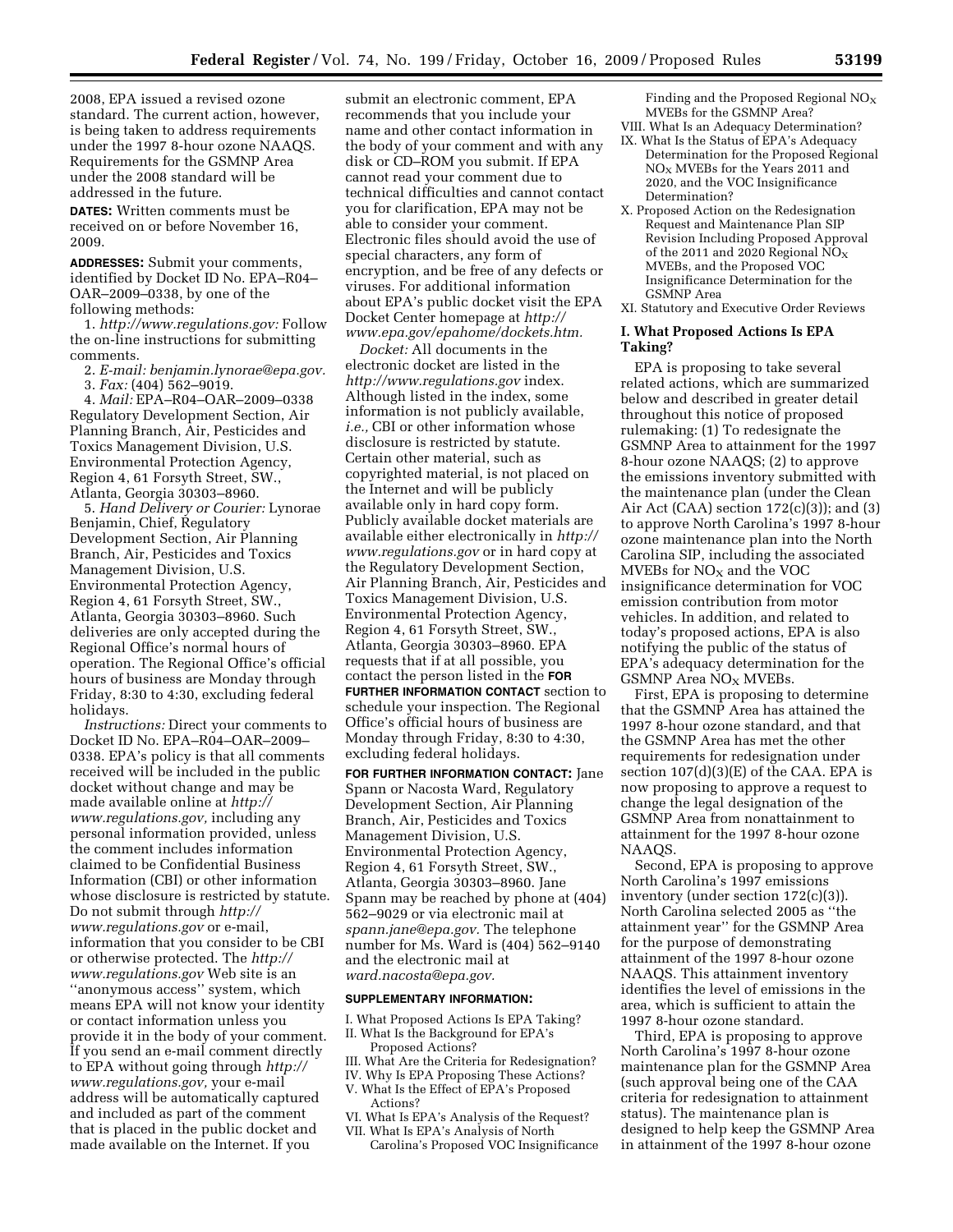NAAQS through 2020. Consistent with the CAA, the maintenance plan that EPA is proposing to approve today also includes 2011 and 2020 MVEBs for  $NO<sub>X</sub>$ , and a VOC insignificance determination for transportation conformity. Today, EPA is proposing to approve (into the North Carolina SIP) the 2011 and 2020  $NO<sub>X</sub>$  MVEBs, and the VOC insignificance determination for conformity, that are included as part of North Carolina's maintenance plan for the GSMNP Area for the 1997 8-hour ozone NAAQS.

EPA is also notifying the public of the status of EPA's adequacy process for the newly-established 2011 and 2020  $NO_X$ MVEBs, and of its insignificance determination for VOC for transportation conformity purposes for the GSMNP Area.

Today's notice of proposed rulemaking is in response to North Carolina's May 15, 2009, proposed SIP submittal, which was submitted in draft form for parallel processing, and then again in final form on July 24, 2009. The July 24, 2009, submittal requests redesignation of the GSMNP Area, and includes a SIP revision addressing the specific issues summarized above and the necessary elements for redesignation described in section 107(d)(3)(E) of the CAA.

#### **II. What Is the Background for EPA's Proposed Actions?**

Ground level ozone is not directly emitted by sources. Rather, emissions of  $NO<sub>x</sub>$  and VOC react in the presence of sunlight to form ground-level ozone.  $NO<sub>X</sub>$  and VOC are referred to as precursors of ozone. The CAA establishes a process for air quality management through the NAAQS. On July 18, 1997, EPA promulgated a revised 8-hour ozone standard of 0.08 parts per million (ppm). The 1997 standard was more stringent than the previous 1-hour ozone standard. Under EPA's regulations at 40 CFR part 50, the 1997 8-hour ozone standard is attained when the 3-year average of the annual fourth highest daily maximum 8-hour average ambient air quality ozone concentrations is less than or equal to 0.08 ppm (i.e., 0.084 ppm when rounding is considered). (See 69 FR 23857, April 30, 2004, for further information.) Ambient air quality monitoring data for the 3-year period must meet a data completeness requirement. The ambient air quality monitoring data completeness requirement is met when the average percent of days with valid ambient monitoring data is greater than 90 percent, and no single year has less than 75 percent data completeness as

determined in Appendix I of part 50. Specifically, section 2.3 of 40 CFR part 50, Appendix I, ''*Comparisons with the Primary and Secondary Ozone Standards''* states:

''The primary and secondary ozone ambient air quality standards are met at an ambient air quality monitoring site when the 3-year average of the annual fourth-highest daily maximum 8-hour average ozone concentrations is less than or equal to 0.08 ppm. The number of significant figures in the level of the standard dictates the rounding convention for comparing the computed 3-year average annual fourth-highest daily maximum 8-hour average ozone concentrations with the level of the standard. The third decimal place of the computed value is rounded, with values equal to or greater than 5 rounding up. Thus, a computed 3-year average ozone concentration of 0.085 ppm is the smallest value that is greater than 0.08 ppm.''

The CAA required EPA to designate as nonattainment any area that was violating the 1997 8-hour ozone NAAQS based on the three most recent years of ambient air quality data. The GSMNP 1997 8-hour ozone nonattainment area was designated using 2001–2003 ambient air quality data. The **Federal Register** document making these designations was signed on April 15, 2004, and published on April 30, 2004 (69 FR 23857).

The CAA contains two sets of provisions, subpart 1 and subpart 2 that address planning and control requirements for ozone nonattainment areas. (Both are found in title I, part D.) Subpart 1 (which EPA refers to as ''basic'' nonattainment) contains general, less prescriptive, requirements for nonattainment areas for any pollutant, including ozone, governed by a NAAQS. Subpart 2 (which EPA refers to as ''classified'' nonattainment) provides more specific requirements for certain ozone nonattainment areas. Some 1997 8-hour ozone nonattainment areas were subject only to the provisions of subpart 1. Other 1997 8-hour ozone nonattainment areas were classified as subpart 2 areas and were subject to the provisions of subpart 2 in addition to subpart 1. Under EPA's phase 1 8-hour ozone implementation rule (69 FR 23857) (Phase 1 Rule), signed on April 15, 2004, and published April 30, 2004, an area was classified under subpart 2 based on its 8-hour ozone design value (i.e., the 3-year average of the annual fourth highest daily maximum 8-hour average ozone concentrations), if it had a 1-hour design value at or above 0.121 ppm (the lowest 1-hour design value in Table 1 of subpart 2). All other areas

were covered under subpart 1, based upon their 8-hour ambient air quality design values.

The GSMNP Area was designated attainment for the 1-hour ozone standard. On April 30, 2004, EPA designated the GSMNP Area as a ''basic'' 8-hour ozone nonattainment area or subpart 1 nonattainment area (see, 69 FR 23857, April 30, 2004). When North Carolina submitted its redesignation request, the GSMNP Area was attaining the 1997 8-hour ozone standard. The area has continued to attain since that time.

Various aspects of EPA's Phase 1 Rule were challenged in court. On December 22, 2006, the U.S. Court of Appeals for the District of Columbia Circuit (D.C. Circuit Court) vacated EPA's Phase 1 Rule (69 FR 23951, April 30, 2004). *South Coast Air Quality Management Dist. (SCAQMD)* v. *EPA,* 472 F.3d 882 (D.C. Cir. 2006). On June 8, 2007, in response to several petitions for rehearing, the D.C. Circuit Court clarified that the Phase 1 Rule was vacated only with regard to those parts of the Rule that had been successfully challenged. Therefore, the Phase 1 Rule provisions related to classifications for areas currently classified under subpart 2 of title I, part D of the CAA as 1997 8-hour nonattainment areas, the 1997 8 hour attainment dates and the timing for emissions reductions needed for attainment of the 1997 8-hour ozone NAAQS remain effective. The June 8th decision left intact the Court's rejection of EPA's reason for implementing the 1997 8-hour ozone standard in certain nonattainment areas under subpart 1 in lieu of subpart 2. By limiting the vacatur, the Court let stand EPA's revocation of the 1-hour standard and those anti-backsliding provisions of the Phase 1 Rule that had not been successfully challenged. The June 8th decision reaffirmed the December 22, 2006, decision that EPA had improperly failed to retain measures required for 1 hour nonattainment areas under the anti-backsliding provisions of the regulations: (1) Nonattainment area New Source Review (NSR) requirements based on an area's 1-hour nonattainment classification; (2) section 185 penalty fees for 1-hour severe or extreme nonattainment areas; and (3) measures to be implemented pursuant to section 172(c)(9) or 182 (c)(9) of the CAA, on the contingency of an area not making reasonable further progress toward attainment of the 1-hour NAAQS. The June 8th decision clarified that the Court's reference to conformity requirements for anti-backsliding purposes was limited to requiring the continued use of 1-hour motor vehicle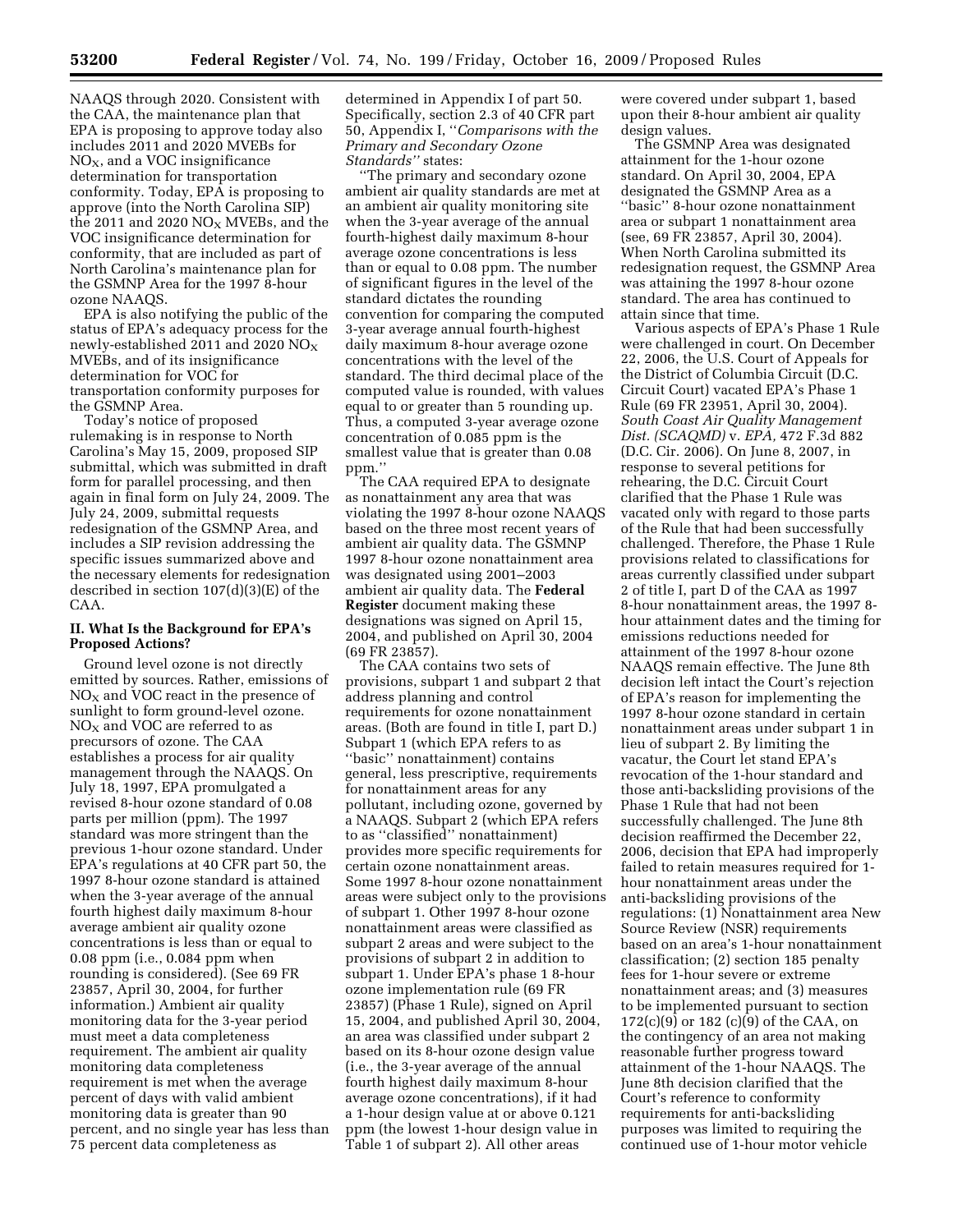emissions budgets until 8-hour budgets were available for 8-hour conformity determinations, which is already required under EPA's conformity regulations. The Court thus clarified that 1-hour conformity determinations are not required for anti-backsliding purposes.

This section sets forth EPA's views on the potential effect of the Court's rulings on this proposed redesignation action. For the reasons set forth below, EPA does not believe that the Court's rulings alter any requirements relevant to this redesignation action so as to preclude redesignation, and do not prevent EPA from proposing or ultimately finalizing this redesignation. EPA believes that the Court's December 22, 2006, and June 8, 2007, decisions impose no impediment to moving forward with redesignation of the GSMNP Area to attainment, because even in light of the Court's decisions, redesignation is appropriate under the relevant redesignation provisions of the CAA and longstanding policies regarding redesignation requests.

With respect to the 1997 8-hour standard, the Court's ruling rejected EPA's reasons for classifying areas under subpart 1 for the 1997 8-hour standard, and remanded that matter to the Agency. In its January 16, 2009, proposed rulemaking in response to the *SCAQMD* decision, EPA has proposed to classify GSMNP under subpart 2 as a marginal area. See 74 FR 2936, 2944. If EPA finalizes this rulemaking, the requirements under subpart 2 will become applicable when they are due, a deadline that EPA has proposed to be one year after the effective date of a final rulemaking classifying areas as marginal or moderate. See 74 FR 2940–41. Although the final rulemaking to classify this area under subpart 2 has not yet been made, EPA believes that this does not mean that redesignation cannot now go forward. This belief is based upon (1) EPA's longstanding policy of evaluating requirements in accordance with the requirements due at the time the request is submitted and (2) consideration of the inequity of applying retroactively any requirements that might in the future be applied.

First, at the time the redesignation request was submitted, the GSMNP Area was not classified under subpart 2, nor were there any subpart 2 requirements yet due for this Area. Under EPA's longstanding interpretation of section 107(d)(3)(E) of the CAA, to qualify for redesignation, states requesting redesignation to attainment must meet only the relevant SIP requirements that came due prior to submittal of a complete redesignation request. September 4, 1992, Calcagni

Memorandum (''Procedures for Processing Requests to Redesignate Areas to Attainment,'' Memorandum from John Calcagni, Director, Air Quality Management Division). (See also Michael Shapiro Memorandum, September 17, 1993, and 60 FR 12459, 12465–66 (March 7, 1995) (Redesignation of Detroit—Ann Arbor, Michigan). See *Sierra Club* v. *EPA,* 375 F.3d 537 (7th Cir. 2004) (upholding this interpretation). See also 68 FR 25418, 25424, 25427 (May 12, 2003) (redesignation of St. Louis, Missouri).

Moreover, it would be inequitable to retroactively apply any new SIP requirements that were not applicable at the time the request was submitted. The D.C. Circuit Court has recognized the inequity in such retroactive rulemaking (See *Sierra Club* v. *Whitman* 285 F.3d 63 (D.C. Cir. 2002)), in which the Court upheld a district court's ruling refusing to make retroactive, an EPA determination of nonattainment that was past the statutory due date. Such a determination would have resulted in the imposition of additional requirements on the area. The Court stated: ''Although EPA failed to make the nonattainment determination within the statutory frame, Sierra Club's proposed solution only makes the situation worse. Retroactive relief would likely impose large costs on the states, which would face fines and suits for not implementing air pollution prevention plans in 1997, even though they were not on notice at the time.'' *Id*. at 68. Similarly here, it would be unfair to penalize the area by applying to it for purpose of redesignation, additional SIP requirements under subpart 2 that were not in effect or yet due at the time it submitted its redesignation request, or the time that the Area attained the standard.

With respect to the requirements under the 1-hour ozone standard, the GSMNP Area was designated attainment. The D.C. Circuit Court's decisions do not impact redesignation requests for these types of areas, except to the extent that the Court, in its June 8th decision, clarified that for those areas with 1-hour MVEBs in their maintenance plans, anti-backsliding requires that those 1-hour budgets must be used for 8-hour budgets. Since this Area was attainment for the 1-hour ozone standard, there were no preexisting 1-hour MVEBs to consider for 8-hour conformity requirements.

First, there are no conformity requirements relevant for the GSMNP Area request, such as a transportation conformity SIP. It is EPA's longstanding policy that it is reasonable to interpret the conformity SIP requirements as not

applying for purposes of evaluating a redesignation request under section 107(d) because state conformity rules are still required after redesignation, and Federal conformity rules apply where state rules have not been approved. See 40 CFR 51.390; see also *Wall* v. *EPA,* 265 F.3d 426 (6th Cir. 2001) (upholding EPA's interpretation); 60 FR 62748 (Dec. 7, 1995) (Redesignation of Tampa, Florida).

Second, with regard to the three other anti-backsliding provisions for the 1 hour ozone standard that the D.C. Circuit Court found were not properly retained, the GSMNP Area has always been an attainment area for the 1-hour ozone standard, and the NSR, contingency measures pursuant to section  $172(c)(9)$  or  $182(c)(9)$ , and fee provision requirements do not apply to this area. As a result, the decisions in *SCAQMD* should not alter any requirements that would preclude EPA from finalizing the redesignation of the GSMNP Area to attainment for the 1997 8-hour ozone standard.

As noted earlier, in 2008, the ambient ozone data for the GSMNP Area indicated no further violations of the 1997 8-hour ozone NAAQS, using the data from the 3-year period of 2006– 2008 to demonstrate attainment. As a result, on May 15, 2009, North Carolina requested parallel processing of its request for redesignation of the GSMNP Area to attainment for the 1997 8-hour ozone NAAQS. The redesignation request included three years of complete, quality-assured ambient air quality data for the ozone seasons (April 1st until October 31st) of 2006–2008, indicating that the 1997 8-hour ozone NAAQS had been achieved for the entire GSMNP Area. Under the CAA, nonattainment areas may be redesignated to attainment if sufficient, complete, quality-assured data is available for the Administrator to determine that the area has attained the standard and the area meets the other CAA redesignation requirements in section 107(d)(3)(E). While EPA did not have the opportunity to parallel process this draft submittal, EPA did begin the adequacy process for the newlyestablished MVEBs. Also, while EPA can initiate the adequacy process with a draft submittal, EPA cannot conclude this process until a final submittal is received. On July 24, 2009, North Carolina submitted to EPA a final SIP revision. This final submittal included MVEBs for 2011 and 2020.

# **III. What Are the Criteria for Redesignation?**

The CAA provides the requirements for redesignating a nonattainment area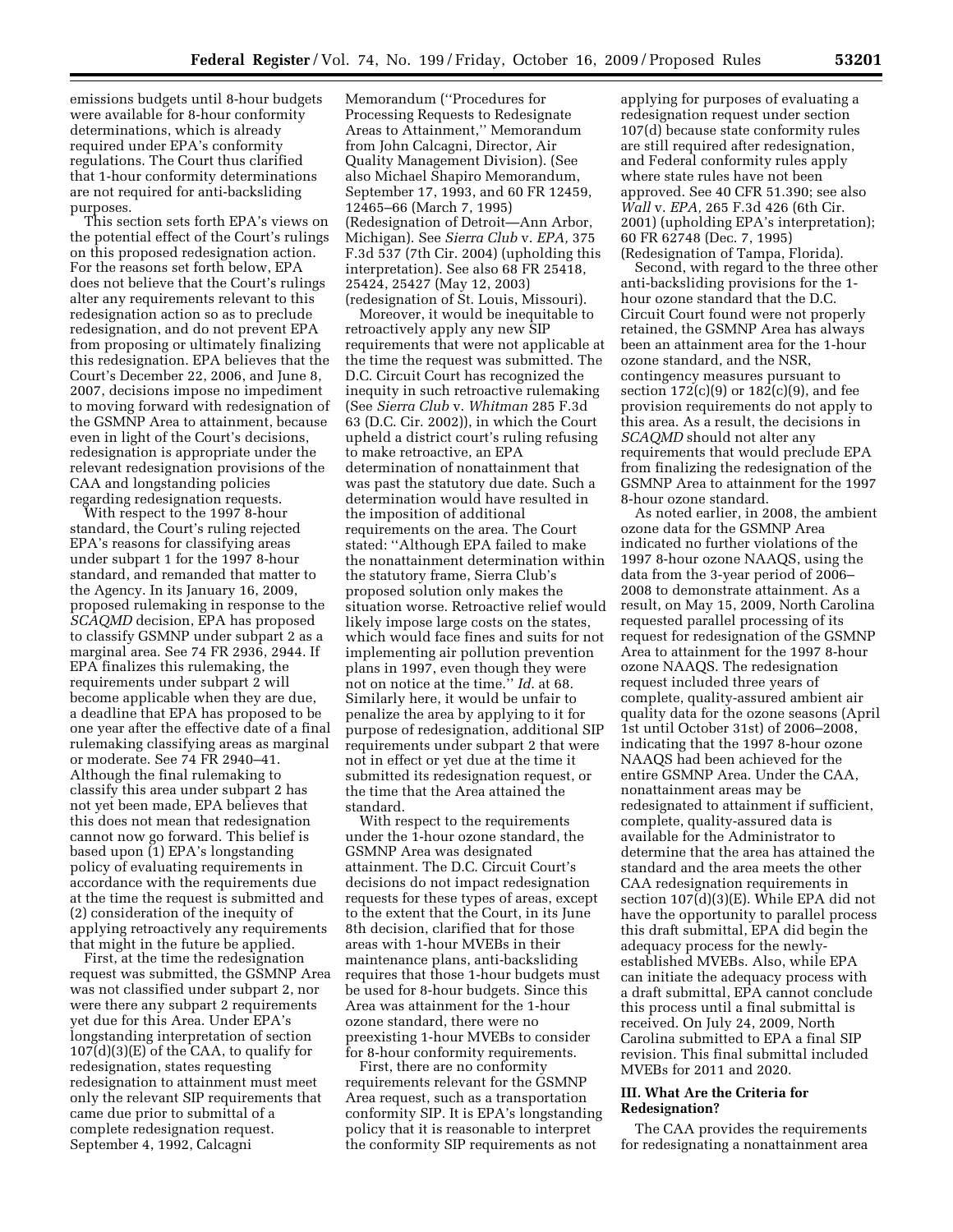to attainment. Specifically, section 107(d)(3)(E) of the CAA allows for redesignation providing that: (1) The Administrator determines that the area has attained the applicable NAAQS; (2) the Administrator has fully approved the applicable implementation plan for the area under section 110(k); (3) the Administrator determines that the improvement in air quality is due to permanent and enforceable reductions in emissions resulting from implementation of the applicable SIP and applicable Federal air pollutant control regulations and other permanent and enforceable reductions; (4) the Administrator has fully approved a maintenance plan for the area as meeting the requirements of section 175A; and, (5) the state containing such area has met all requirements applicable to the area under section 110 and part D of the CAA.

EPA provided guidance on redesignation in the General Preamble for the Implementation of Title I of the CAA Amendments of 1990, on April 16, 1992 (57 FR 13498), and supplemented this guidance on April 28, 1992 (57 FR 18070). EPA has provided further guidance on processing redesignation requests in the following documents:

- 1. ''Ozone and Carbon Monoxide Design Value Calculations,'' Memorandum from Bill Laxton, Director, Technical Support Division, June 18, 1990;
- 2. ''Maintenance Plans for Redesignation of Ozone and Carbon Monoxide Nonattainment Areas,'' Memorandum from G.T. Helms, Chief, Ozone/Carbon Monoxide Programs Branch, April 30, 1992;
- 3. ''Contingency Measures for Ozone and Carbon Monoxide (CO) Redesignations,'' Memorandum from G. T. Helms, Chief, Ozone/Carbon Monoxide Programs Branch, June 1, 1992;
- 4. ''Procedures for Processing Requests to Redesignate Areas to Attainment,'' Memorandum from John Calcagni, Director, Air Quality Management Division, September 4, 1992 (hereafter referred to as the ''Calcagni Memorandum'');
- 5. ''State Implementation Plan (SIP) Actions Submitted in Response to Clean Air Act (ACT) Deadlines,'' Memorandum from John Calcagni, Director, Air Quality Management Division, October 28, 1992;
- 6. ''Technical Support Documents (TSD's) for Redesignation of Ozone and Carbon Monoxide (CO) Nonattainment Areas,'' Memorandum from G. T. Helms, Chief, Ozone/Carbon Monoxide Programs Branch, August 17, 1993;
- 7. ''State Implementation Plan (SIP) Requirements for Areas Submitting Requests for Redesignation to Attainment of the Ozone and Carbon Monoxide (CO) National Ambient Air Quality Standards (NAAQS) On or After November 15, 1992,'' Memorandum from

Michael H. Shapiro, Acting Assistant Administrator for Air and Radiation, September 17, 1993;

- 8. ''Use of Actual Emissions in Maintenance Demonstrations for Ozone and CO Nonattainment Areas,'' Memorandum from D. Kent Berry, Acting Director, Air Quality Management Division, November 30, 1993;
- 9. ''Part D New Source Review (Part D NSR) Requirements for Areas Requesting Redesignation to Attainment,'' Memorandum from Mary D. Nichols, Assistant Administrator for Air and Radiation, October 14, 1994; and
- 10. ''Reasonable Further Progress, Attainment Demonstration, and Related Requirements for Ozone Nonattainment Areas Meeting the Ozone National Ambient Air Quality Standard,'' Memorandum from John S. Seitz, Director, Office of Air Quality Planning and Standards, May 10, 1995.

### **IV. Why Is EPA Proposing These Actions?**

North Carolina submitted a final SIP revision on July 24, 2009, with a request for redesignation of the GSMNP Area to attainment for the 1997 8-hour ozone standard. EPA's preliminary evaluation indicates that North Carolina has demonstrated that the GSMNP Area has attained the standard and has met the requirements for redesignation set forth in section 107(d)(3)(E) of the CAA. EPA is also announcing the status of its adequacy determination for the 2011 and 2020 NOx MVEBs, and the VOC insignificance determination, which are relevant to the requested redesignation.

# **V. What Is the Effect of EPA's Proposed Actions?**

EPA's proposed actions establish the bases upon which EPA may take final action on the issues being proposed for approval today. Final approval of the emissions inventory would determine that it satisfies the requirements of section 172(c)(3) of the CAA. Approval of North Carolina's redesignation request would change the legal designation for the portions of Haywood and Swain Counties included in the GSMNP Area for the 1997 8-hour ozone NAAQS found at 40 CFR part 81. Approval of North Carolina's request would also incorporate into the North Carolina SIP, a plan for the GSMNP Area for maintaining the 1997 8-hour ozone NAAQS in the Area through 2020. This maintenance plan includes contingency measures to remedy future violations of the 1997 8-hour ozone NAAQS. The maintenance plan also establishes regional  $NO<sub>x</sub>$  MVEBs and provides a VOC insignificance determination for the GSMNP Area. The following Table identifies the  $NO<sub>x</sub>$ 

MVEBs for the years 2011 and 2020 for this Area.

# TABLE 1—GSMNP AREA MVEBS

[Kilograms per day 1]

|            | 2011  | 2020  |
|------------|-------|-------|
| $NOx$ MVEB | 179.9 | 127.0 |

1 North Carolina has provided the conversion factor of 907.1847 kilograms per ton, rounded to two decimal places for tons to allow for comparison of the MVEBs to the emissions inventory (expressed in tons per day) in this Area.

Approval of North Carolina's maintenance plan would also result in approval of the regional  $NO<sub>X</sub>$  MVEBs, and the VOC insignificance determination for conformity purposes. Additionally, EPA is notifying the public of the status of its adequacy determination for the 2011 and 2020  $NO<sub>X</sub>$  MVEBs, and its VOC insignificance determination for conformity, pursuant to 40 CFR 93.118(f)(1).

# **VI. What Is EPA's Analysis of the Request?**

EPA is proposing to make the determination that the GSMNP Area has attained the 1997 8-hour ozone standard, and that all other redesignation criteria have been met for the GSMNP Area. The basis for EPA's determination for this Area is discussed in greater detail below.

# *Criteria (1)—The GSMNP Area Has Attained the 8-Hour Ozone NAAQS*

EPA is proposing to determine that the GSMNP Area has attained the 1997 8-hour ozone NAAQS. For ozone, an area may be considered to be attaining the 1997 8-hour ozone NAAQS if there are no violations, as determined in accordance with 40 CFR 50.10 and Appendix I of part 50, based on three complete, consecutive calendar years of quality-assured air quality monitoring data. To attain this standard, the 3-year average of the fourth-highest daily maximum 8-hour average ozone concentrations measured at each monitor within an area over each year must not exceed 0.08 ppm. Based on the rounding convention described in 40 CFR part 50, Appendix I, the standard is attained if the design value is 0.084 ppm or below. The data must be collected and quality-assured in accordance with 40 CFR part 58, and recorded in the EPA Air Quality System (AQS). The monitors generally should have remained at the same location for the duration of the monitoring period required for demonstrating attainment.

EPA reviewed ozone monitoring data from the ambient ozone monitoring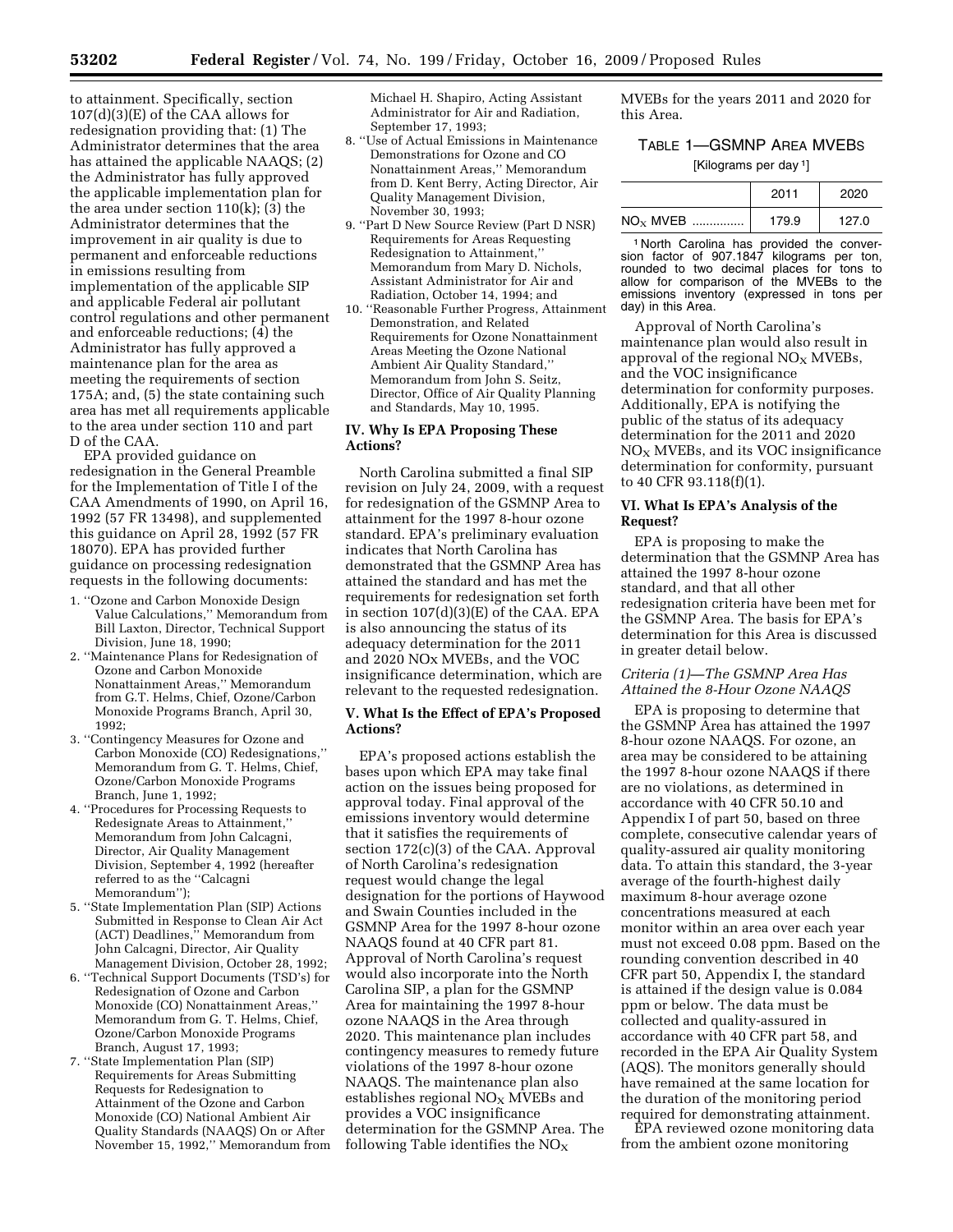station in the GSMNP Area for the ozone season from 2006–2008. These data have been quality assured and is recorded in AQS. The fourth highest 8 hour averages for 2006, 2007 and 2008, and the 3-year average of these values (i.e., design values), are summarized in the following table:

TABLE 2—ANNUAL 4TH HIGHEST MAX-annual 4th highest 8-hour ozone value IMUM AND DESIGN VALUE CON-CENTRATION FOR 8-HOUR OZONE FOR THE GSMNP AREA

| Year         | Fourth<br>highest<br>8-hour<br>ozone<br>value<br>(ppm) | Design<br>value<br>(ppm)<br>$2006 -$<br>2008 |
|--------------|--------------------------------------------------------|----------------------------------------------|
| 2006         | 0.073                                                  | 0.077                                        |
| 2007<br>2008 | 0.078<br>0.080                                         |                                              |

As discussed above, the design value for an area is the 3-year average of the

# recorded at the monitor in the area. Therefore, the design value for the GSMNP Area is 0.077 ppm, which meets the standard as described above. Currently available data show that the Area continues to attain the standard. If the Area does not continue to attain until EPA finalizes the redesignation, EPA will not go forward with the redesignation. It is important to note that this area has been in attainment of the 1997 standard since 2004. The design value for the Area with 2002– 2004 data was 0.082 ppm. See below for a historical trend of design values for this Area.

# TABLE 3—GSMNP AREA HISTORIC DESIGN VALUES

[1999–2007]

| Monitor                                                  | Design value (ppm) |           |           |           |           |           |           |
|----------------------------------------------------------|--------------------|-----------|-----------|-----------|-----------|-----------|-----------|
|                                                          | $99 - 01$          | $00 - 02$ | $01 - 03$ | $02 - 04$ | $03 - 05$ | $04 - 06$ | $05 - 07$ |
| Purchase Knob, AIRS ID #37-087-0036, Haywood County<br>. | 0.087              | 0.087     | 0.085     | 0.082     | 0.078     | 0.076     | 0.078     |

*Note:* **Bolded** values represent violations of the 8-hour ozone standard.

As is discussed in more detail below, North Carolina has committed to continue monitoring in this Area in accordance with 40 CFR part 58. The data submitted by North Carolina provides an adequate demonstration that the GSMNP Area has attained the 1997 8-hour ozone NAAQS.

# *Criteria (2)—North Carolina Has a Fully Approved SIP Under Section 110(k) for the GSMNP Area and Criteria (5)—Has Met All Applicable Requirements Under Section 110 and Part D of the CAA*

Below is a summary of how these two criteria were met.

EPA has determined that North Carolina has met all applicable SIP requirements for the GSMNP Area under section 110 of the CAA (general SIP requirements). EPA has also determined that the North Carolina SIP satisfies the criterion that it meet applicable SIP requirements under part D of title I of the CAA (requirements specific to subpart 1 basic 8-hour ozone nonattainment areas) in accordance with section  $107(d)(3)(E)(v)$  and  $110(l)$ . In addition, EPA has determined that the SIP is fully approved with respect to all applicable requirements in accordance with section  $107(d)(3)(E)(ii)$ . In making these determinations, EPA ascertained which requirements are applicable to the area and that if applicable, they are fully approved under section 110(k). SIPs must be fully approved only with respect to applicable requirements.

a. The GSMNP Area Has Met All Applicable Requirements Under Section 110 and Part D of the CAA

The September 4, 1992, Calcagni Memorandum describes EPA's interpretation of section 107(d)(3)(E). Under this interpretation, to qualify for redesignation, states requesting redesignation to attainment must meet only the relevant CAA requirements that come due prior to the submittal of a complete redesignation request. See also Michael Shapiro Memorandum, (''SIP Requirements for Areas Submitting Requests for Redesignation to Attainment of the Ozone and Carbon Monoxide NAAQS On or After November 15, 1992,'' September 17, 1993); and 60 FR 12459, 12465–66 (March 7, 1995) (redesignation of Detroit-Ann Arbor, Michigan). Applicable requirements of the CAA that come due subsequent to the area's submittal of a complete redesignation request remain applicable until a redesignation is approved, but are not required as a prerequisite to redesignation. See section 175A(c) of the CAA; *Sierra Club,* 375 F.3d 537; see also 68 FR 25424, 25427 (May 12, 2003) (redesignation of St. Louis, Missouri).

General SIP requirements. Section 110(a)(2) of title I of the CAA delineates the general requirements for a SIP, which include enforceable emissions limitations and other control measures, means, or techniques, provisions for the establishment and operation of appropriate devices necessary to collect

data on ambient air quality, and programs to enforce the limitations. General SIP elements and requirements are delineated in section  $110(a)(2)$  of title I, part A of the CAA. These requirements include, but are not limited to, the following: Submittal of a SIP that has been adopted by the state after reasonable public notice and hearing; provisions for establishment and operation of appropriate procedures needed to monitor ambient air quality; implementation of a source permit program; provisions for the implementation of part C requirements (Prevention of Significant Deterioration (PSD)) and provisions for the implementation of part D requirements (NSR permit programs); provisions for air pollution modeling; and provisions for public and local agency participation in planning and emission control rule development.

Section 110(a)(2)(D) requires that SIPs contain certain measures to prevent sources in a state from significantly contributing to air quality problems in another state. To implement this provision, EPA has required certain states to establish programs to address the transport of air pollutants (the  $NO<sub>X</sub>$ SIP Call, the Clean Air Interstate Rule (CAIR)). EPA has also found, generally, that states have not submitted timely SIPs under section 110(a)(1) to meet the interstate transport requirements of section 110(a)(2)(D)(i). However, the section  $110(a)(2)(D)$  requirements for a state are not linked with a particular nonattainment area's designation and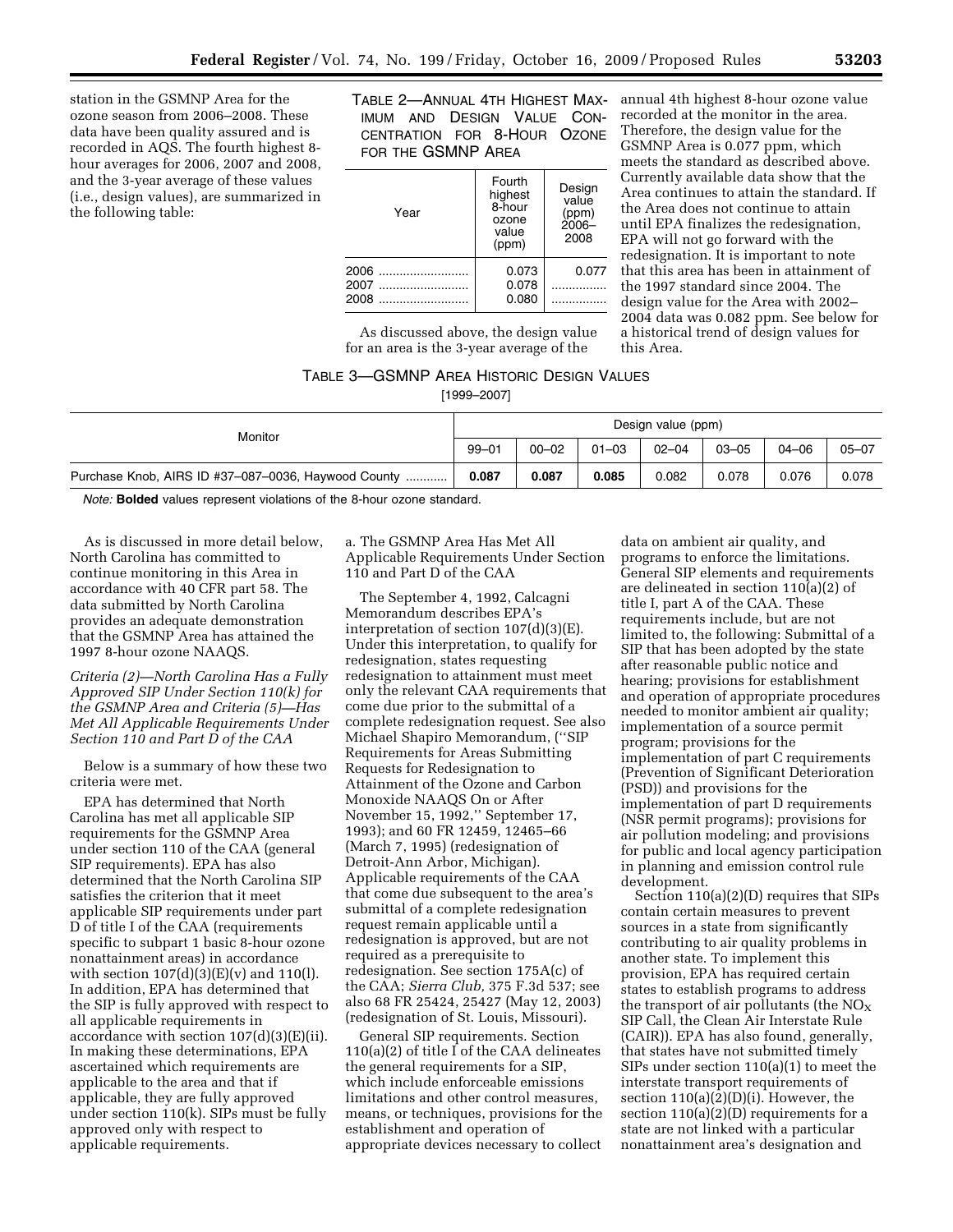classification in that state. EPA believes that the requirements linked with a particular nonattainment area's designation and classifications are the relevant measures to evaluate in reviewing a redesignation request. The transport SIP submittal requirements, where applicable, continue to apply to a state regardless of the designation of any one particular area in the state. Thus, we do not believe that the CAA's interstate transport requirements should be construed to be applicable requirements for the purpose of redesignation.

In addition, EPA believes that other section 110 elements not connected with nonattainment plan submissions and not linked with an area's attainment status are not applicable requirements for purposes of redesignation. The area will still be subject to these requirements after the area is redesignated. The section 110 and part D requirements, which are linked with a particular area's designation and classification, are the relevant measures to evaluate in reviewing a redesignation request. This approach is consistent with EPA's existing policy on applicability (*i.e.,* for redesignations) of conformity and oxygenated fuels requirements, as well as with section 184 ozone transport requirements. See Reading, Pennsylvania, proposed and final rulemakings (61 FR 53174–53176, October 10, 1996), (62 FR 24826, May 7, 1997); Cleveland-Akron-Loraine, Ohio, final rulemaking (61 FR 20458, May 7, 1996); and Tampa, Florida, final rulemaking at (60 FR 62748, December 7, 1995). See also the discussion on this issue in the Cincinnati, Ohio redesignation (65 FR 37890, June 19, 2000), and in the Pittsburgh, Pennsylvania redesignation (66 FR 50399, October 19, 2001).

EPA believes that section 110 elements not linked to the area's nonattainment status are not applicable for purposes of redesignation. EPA notes it has previously approved provisions in the North Carolina SIP addressing section 110 elements under the 1-hour ozone NAAQS (See 51 FR 19834, June 3, 1986). The State has submitted a letter, dated December 12, 2007, setting forth its belief that the section 110 SIP approved for the 1-hour ozone NAAQS is also sufficient to meet the requirements under the 1997 8-hour ozone NAAQS. EPA has not yet approved these submissions, but such approval is not necessary for purposes of redesignation.

Part D requirements. EPA proposes that if EPA approves the base year emissions inventory, which is part of the maintenance plan submittal, the

North Carolina SIP will meet applicable SIP requirements under part D of the CAA. The 2005 VOC and  $NO<sub>X</sub>$ emissions, as well as the emissions for other years, for the GSMNP Area were developed consistent with EPA guidance for emission inventories and the choice of the 2005 base year is appropriate because it represents the 2004–2006 period when the 1997 8 hour ozone NAAQS was not violated.

Part D, subpart 1 applicable SIP requirements. For purposes of evaluating this redesignation request, the applicable part D, subpart 1 SIP requirements for all nonattainment areas are contained in sections 172–176. A thorough discussion of the requirements contained in section 172 can be found in the General Preamble for Implementation of title I (57 FR 13498).

EPA is proposing here to determine that the Area has attained the 1997 8 hour ozone standard, under 40 CFR 51.918. If that determination is finalized, the requirements to submit certain planning SIPs related to attainment, including attainment demonstration requirements, the Reasonably Available Control Measure (RACM) requirement of section 172(c)(1) of the CAA, the Reasonable Further Progress (RFP) and attainment demonstration requirements of sections  $172(c)(2)$  and  $(6)$  of the CAA, and the requirement for contingency measures of section 172(c)(9) of the CAA, would not be applicable to the Area as long as it continues to attain the NAAQS and would cease to apply upon redesignation. In addition, in the context of redesignations, EPA has interpreted requirements related to attainment as not applicable for purposes of redesignation. For example, in the General Preamble, EPA stated that: [t]he section 172(c)(9) requirements are directed at ensuring RFP and attainment by the applicable date. These requirements no longer apply to an area that has attained the standard and is eligible for redesignation. Furthermore, section 175A for maintenance plans provide specific requirements for contingency measures that effectively supersede the requirements of section 172 (c)(9) for these areas. ''General Preamble for the Interpretation of Title I of the Clean Air Act Amendments of 1990'' (''General Preamble''), 57 FR 13498, 13564 (April 16, 1992). See also Calcagni memorandum at page 6 (''The requirements for reasonable further progress and other measures for attainment will not apply for redesignations because they only have meaning for areas not attaining the standard.'') Since the GSMNP area was not classified under subpart 2 at the

time the redesignation request was submitted, the subpart 2 requirements do not apply for purposes of redesignation. EPA believes it is reasonable to interpret the conformity and NSR requirements as not requiring approval prior to redesignation.

Section 176 Conformity Requirements. Section 176(c) of the CAA requires states to establish criteria and procedures to ensure that Federally supported or funded projects conform to the air quality planning goals in the applicable SIP. The requirement to determine conformity applies to transportation plans, programs and projects developed, funded or approved under title 23 of the United States Code (U.S.C.) and the Federal Transit Act (transportation conformity) as well as to all other Federally supported or funded projects (general conformity). State conformity revisions must be consistent with Federal conformity regulations relating to consultation, enforcement and enforceability that the CAA required EPA to promulgate.

EPA believes it is reasonable to interpret the conformity SIP requirements as not applying for purposes of evaluating the redesignation request under section 107(d) because state conformity rules are still required after redesignation and Federal conformity rules apply where state rules have not been approved. See *Wall,* 265 F.3d 426 (upholding this interpretation). See also 60 FR 62748 (December 7, 1995, Tampa, Florida).

NSR Requirements. EPA has also determined that areas being redesignated need not comply with the requirement that an NSR program be approved prior to redesignation, provided that the area demonstrates maintenance of the standard without a part D NSR program in effect, since PSD requirements will apply after redesignation. The rationale for this view is described in a memorandum from Mary Nichols, Assistant Administrator for Air and Radiation, dated October 14, 1994, entitled ''Part D New Source Review (Part D NSR) Requirements for Areas Requesting Redesignation to Attainment.'' North Carolina has demonstrated that the GSMNP Area will be able to maintain the standard without a part D NSR program in effect, and therefore, North Carolina need not have a fully approved part D NSR program prior to approval of the redesignation request. Since there are no major sources in GSMNP and none planned, the Area has demonstrated maintenance without the need for a part D NSR program in this Area. North Carolina's PSD program will become effective in the GSMNP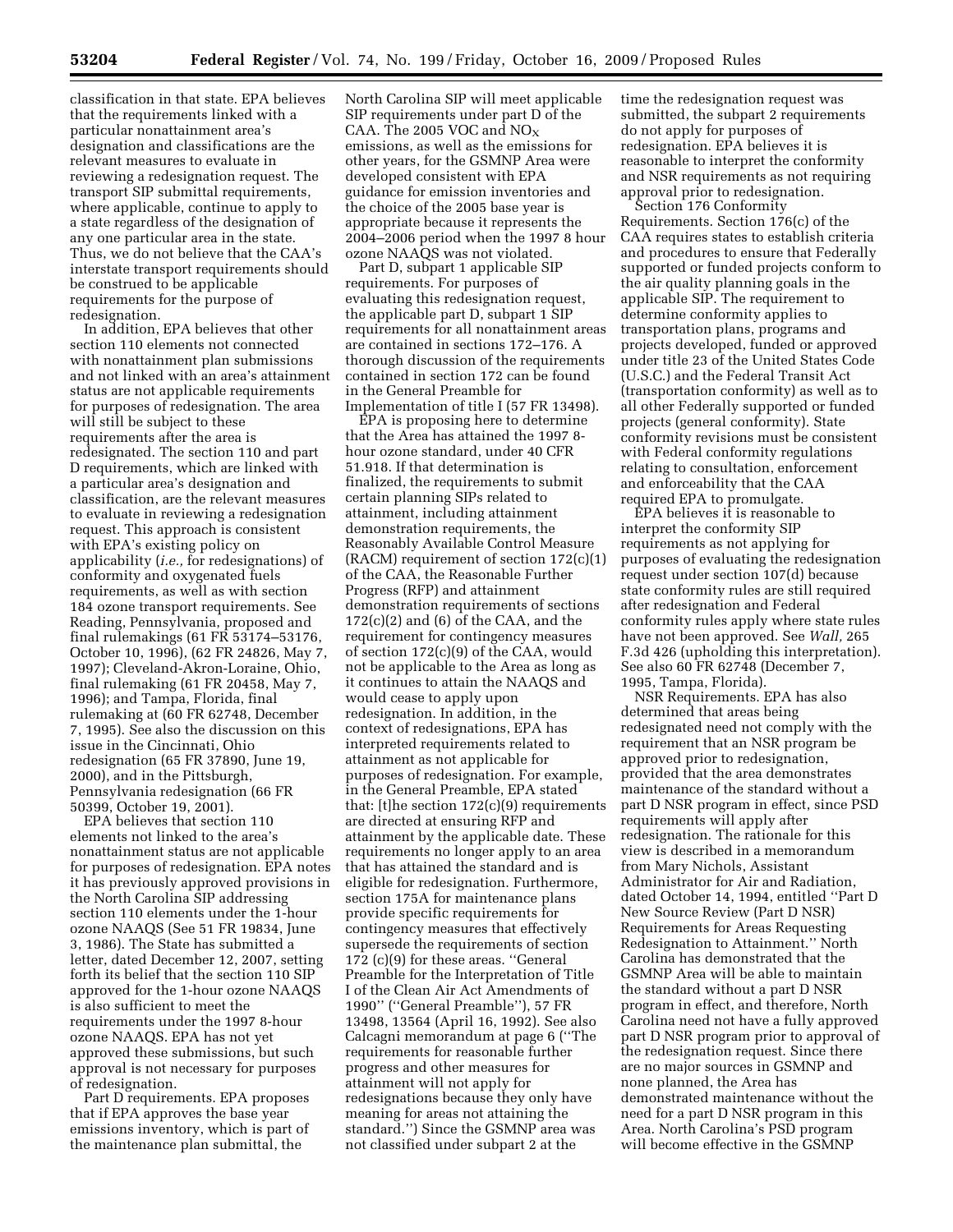Area upon redesignation to attainment. See rulemakings for Detroit, Michigan (60 FR 12467–12468, March 7, 1995); Cleveland-Akron-Lorraine, Ohio (61 FR 20458, 20469–70, May 7, 1996); Louisville, Kentucky (66 FR 53665, October 23, 2001); Grand Rapids, Michigan (61 FR 31834–31837, June 21, 1996). Thus, the GSMNP Area has satisfied all applicable requirements for purposes of redesignation under section 110 and part D of the CAA.

b. The GSMNP Area Has a Fully Approved Applicable SIP Under Section 110(k) of the CAA

If EPA issues a final approval of the base year emissions inventory under section 172(c)(3), EPA will have fully approved the applicable North Carolina SIP for the GSMNP Area, under section 110(k) of the CAA for all requirements applicable for purposes of redesignation. EPA may rely on prior SIP approvals in approving a redesignation request, see Calcagni Memorandum at p. 3; *Southwestern Pennsylvania Growth Alliance* v. *Browner,* 144 F.3d 984, 989–90 (6th Cir. 1998); *Wall,* 265 F.3d 426, plus any additional measures it may approve in conjunction with a redesignation action. See 68 FR 25426 (May 12, 2003) and citations therein. Following passage of the CAA of 1970, North Carolina has adopted and submitted, and EPA has fully approved at various times, provisions addressing the various 1 hour ozone standard SIP elements applicable in the GSMNP Area (58 FR 47391, September 9, 1993; 59 FR 18300, April 18, 1994; 60 FR 34859, July 5, 1995; 69 FR 56163, September 20, 2004).

As indicated above, EPA believes that the section 110 elements not connected with nonattainment plan submissions and not linked to the area's nonattainment status are not applicable requirements for purposes of redesignation. EPA also believes that since the part D subpart 2 requirements did not become due prior to submission of the redesignation request, they also are therefore not applicable requirements for purposes of redesignation. *Sierra Club* v. *EPA,* 375 F.3d 537 (7th Cir. 2004); 68 FR 25424, 25427 (May 12, 2003) (redesignation of the St. Louis-East St. Louis Area to attainment of the 1-hour ozone NAAQS). With the approval of the emissions inventory, EPA will have approved all Part D subpart 1

requirements applicable for purposes of redesignation.

*Criteria (3)—The Air Quality Improvement in the GSMNP Area Is Due to Permanent and Enforceable Reductions in Emissions Resulting From Implementation of the SIP and Applicable Federal Air Pollution Control Regulations and Other Permanent and Enforceable Reductions* 

EPA believes that North Carolina has demonstrated that the observed air quality improvement in the GSMNP Area is due to permanent and enforceable reductions in emissions in the region surrounding the GSMNP Area resulting from implementation of the SIP, Federal measures, and other state adopted measures. Additionally, new emissions control programs for fuels and motor vehicles will help ensure a continued decrease in emissions throughout the region and continued maintenance of the ozone standard.

The overwhelming abundance of biogenic VOC emissions makes the majority of North Carolina a  $NO<sub>x</sub>$ limited environment for the formation of ozone. This holds especially true in the North Carolina GSMNP nonattainment area. The  $NO<sub>x</sub>$  emissions within the North Carolina GSMNP nonattainment area are extremely low; total manmade emissions are currently about a quarter ton per day (tpd) of  $NO<sub>X</sub>$ . NC DAQ has provided a demonstration that the GSMNP manmade emissions are not the primary cause of the ozone exceedances within the GSMNP. North Carolina's demonstration indicates that emission reductions in the GSMNP itself have only a limited impact on the observed ozone values within the GSMNP; and thus concludes these reductions primarily must come from sources upwind of the nonattainment area.

There are numerous State and Federal measures that have been enacted in recent years that are resulting in permanent and enforceable regional emissions reductions. A list of those measures that contributed to the permanent and enforceable regional emission reductions that resulted in attainment or will contribute to future maintenance of the ozone standard are listed in Table 4.

# TABLE 4—REGION-WIDE EMISSION RE-DUCTIONS PROGRAMS IN THE GSMNP AREA

#### **Federal Control Measures**

| Tier 2 Vehicle Standards.<br>Heavy-Duty Gasoline and Diesel Highway<br>Vehicles Standards. |  |  |  |  |  |
|--------------------------------------------------------------------------------------------|--|--|--|--|--|
| Large Nonroad Diesel Engines Rule.                                                         |  |  |  |  |  |
| Nonroad Spark-Ignition Engines and Rec-<br>reational Engines Standard.                     |  |  |  |  |  |
| $NOx$ SIP Call in Surrounding States.                                                      |  |  |  |  |  |
| Clean Air Interstate Rule in Surrounding<br>States.                                        |  |  |  |  |  |
| <b>State Control Measures</b>                                                              |  |  |  |  |  |
| Clean Air Bill.<br>$N_O$ $CID$ $Call/Cleon$ $A$ is interacted $Dula$                       |  |  |  |  |  |

NO $_{\rm X}$  SIP Call/Clean Air Interstate Rule. Clean Smokestacks Act. Open Burning Bans. Air Toxics Control Program. Prevention of Significant Deterioration. Heavy Duty Diesel Engine Gap Filling Requirements. Air Awareness Program.

Two of the measures of consideration included by North Carolina in its maintenance plan submittal were CAIR in surrounding states and the  $NO<sub>x</sub>$  SIP Call in surrounding states. Because of the uncertainty introduced by the recent court actions affecting CAIR and the  $NO<sub>X</sub>$  SIP Call, EPA undertook an analysis of the changes in  $NO<sub>X</sub>$  expected during the ten year maintenance period across a broader region. Of particular significance are reductions in  $NO<sub>x</sub>$ emissions from large power plants in the region since they were responsible for the preponderance of the  $NO<sub>x</sub>$  in the GSMNP Area. There are seven facilities located in North Carolina and four facilities located in Tennessee in the Region around the GSMNP Area. Table 5 displays the  $NO<sub>X</sub>$  emission reductions, as the result of the  $NO<sub>X</sub>$  SIP Call rule, from power plants that most likely impact the North Carolina GSMNP nonattainment area in 2002 through 2007. This data is from the EPA's Clean Air Markets Division and represents the second and third quarters of the year (April through September), the period during which ozone levels are the highest. It is clearly demonstrated that the emissions from these facilities have significantly decreased during the ozone season since 2002, with 52,431 tons of  $NO<sub>x</sub>$  reductions in the 2007 ozone season compared to 2002. This is a 67 percent reduction in utility  $NO<sub>x</sub>$ emissions that are permanent and enforceable and implemented prior to CAIR coming into effect.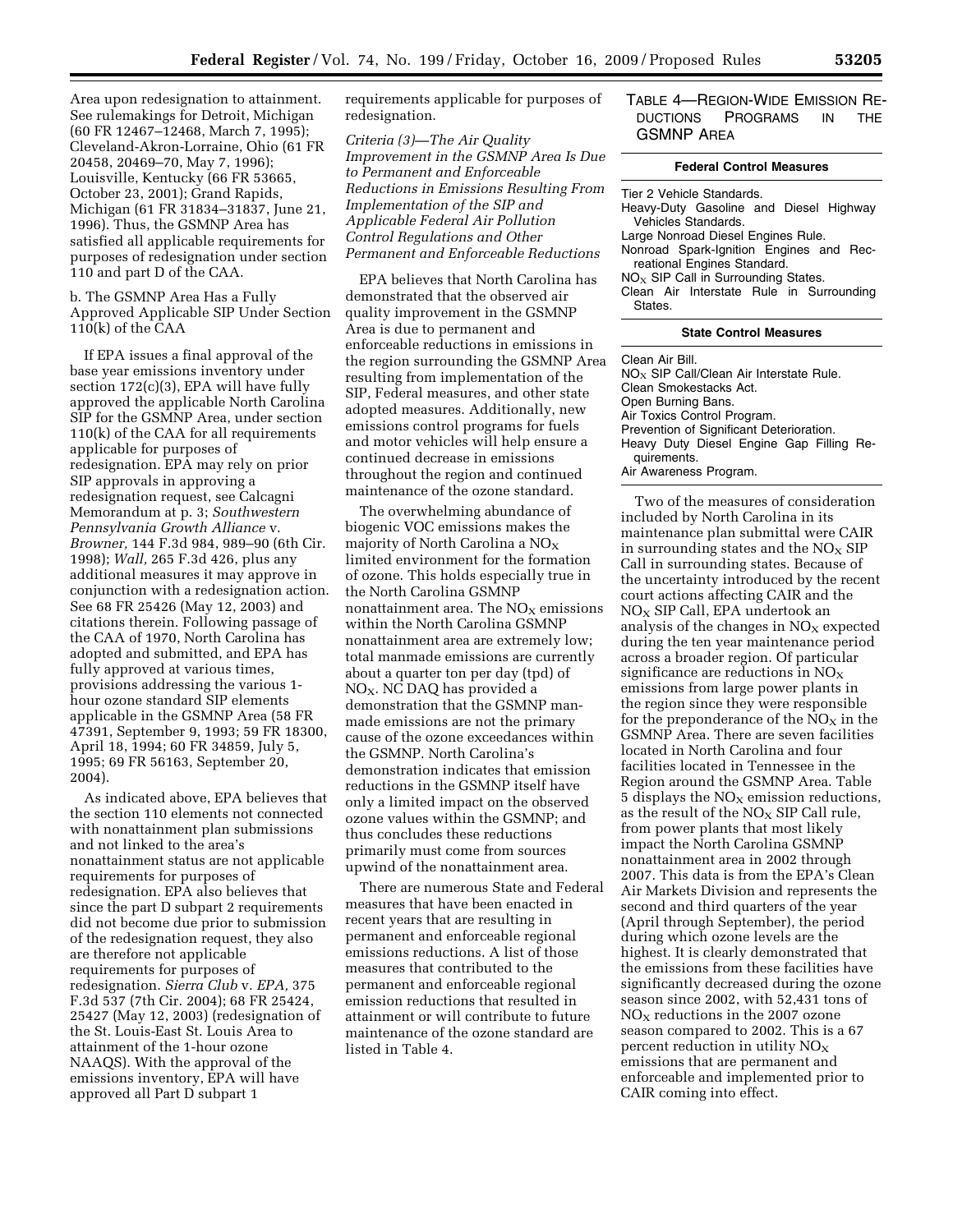# TABLE 5—APRIL–SEPTEMBER  $NO<sub>X</sub>$  EMISSIONS FOR UTILITIES IMPACTING THE GSMNP AREA [tons/period]

| Facility | 2002                          | 2003   | 2004   | 2005   | 2006   | 2007   |
|----------|-------------------------------|--------|--------|--------|--------|--------|
|          | <b>North Carolina Sources</b> |        |        |        |        |        |
|          | 2,252                         | 2.158  | 2,205  | 2,156  | 1,931  | 598    |
|          | 21,269                        | 13,871 | 7,102  | 3,803  | 3,769  | 1,559  |
|          | 1,084                         | 1.468  | 1.089  | 1,286  | 1.262  | 870    |
|          | 1,944                         | 2,149  | 1,738  | 1,782  | 1,540  | 1,311  |
|          | 5,011                         | 3,643  | 4,002  | 3,589  | 3,001  | 3,053  |
|          | 9,283                         | 9,101  | 8,243  | 7,558  | 6,370  | 7,253  |
|          | 2,556                         | 2,703  | 1,844  | 1,379  | 1,417  | 1,296  |
|          | 43,399                        | 35,093 | 26,223 | 21,553 | 19,290 | 15,940 |
|          | <b>Tennessee Sources</b>      |        |        |        |        |        |
|          | 10,554                        | 9.234  | 1.670  | 2,468  | 692    | 1,513  |
|          | 5,894                         | 6,043  | 4,556  | 3,933  | 3,647  | 3,124  |
|          | 5,438                         | 4,911  | 5,343  | 4,437  | 4,504  | 4,187  |
|          | 13,335                        | 13,882 | 5,660  | 3,444  | 1,344  | 1,425  |
|          | 35,221                        | 34.070 | 17,229 | 14,282 | 10.187 | 10,249 |
|          | 78,620                        | 69,163 | 43,452 | 35,835 | 29,477 | 26,189 |

These reductions are primarily the result of the  $NO<sub>x</sub>$  SIP Call (63 FR 57356) that set ozone season  $NO<sub>x</sub>$  budgets for the purpose of reducing regional transport of ozone. This rule called for ozone season controls to be put on utility and industrial boilers, as well as internal combustion engines in 22 states in the Eastern United States. A NO<sub>X</sub> emissions budget was set for each state and the states were required to develop rules that would allow the state to meet their budget. The emission budgets were to be met by the beginning of 2004, prior to the adoption of CAIR. The amount of ozone season  $NO<sub>x</sub>$  emissions from power plants has decreased significantly in and around North Carolina as a result and are expected to be maintained at these levels throughout the maintenance period.

Georgia power plants were the only ones in a nearby state not affected by the  $NO<sub>X</sub>$  SIP Call. While no  $NO<sub>X</sub>$  reductions were achieved during the period GSMNP demonstrated attainment, Georgia enacted regulations pursuant to the Georgia multi-pollutant bill in the summer 2007 to require coal fired power plants in Georgia to reduce  $NO<sub>X</sub>$ , approximately 50 percent, by 2015. Reductions will affect 21 units at seven facilities. The rule requires specific controls on specific units according to a specific schedule and will assure that

 $NO<sub>X</sub>$  emissions will not increase during the maintenance period.

Besides controls on electrical generating units (EGUs), substantial additional reductions in  $NO<sub>X</sub>$  are expected due to controls being imposed on fuels and off road and on road motor vehicles. To evaluate  $NO<sub>x</sub>$  changes expected to occur during the maintenance period to other  $NO<sub>x</sub>$ sources in the region, we reviewed projections made for Regional Haze for 2009 and 2018. This is the latest regionwide assessment available done for emissions for the regional area.

As summarized in Tables 6 and 7, all point sources are expected to further decrease during this period by 337,742 tons per year (tpy) or 24 percent. However mobile sources are projected to decrease by an even greater amount, decreasing by 751,038 tpy or 53 percent during this period and non-road emissions are expected to decrease 166,687 tpy or 22 percent. The only category showing an increase is area source emissions which are projected to grow 6 percent, an increase of 21,146 tpy. In total, non point source  $NO<sub>x</sub>$ emissions in the region are expected to decrease by 896,579 tpy from 2009 to 2018. Region-wide, annual emissions of  $NO<sub>x</sub>$  are expected to decrease 39 percent from 2009 to 2018. Every state in the 10 state Visibility Improvement State and Tribal Association of the Southeast

(VISTAS) planning area projects reductions of  $NO<sub>x</sub>$  emissions from 2009 to 2018.

Even if the projected point source reductions from CAIR are not considered and EGU emissions are held at 2009 levels, annual emissions of  $NO<sub>x</sub>$ are still projected to decrease 23 percent. Since both North Carolina and Georgia have rules requiring EGUs to reduce  $NO<sub>X</sub>$  independent of CAIR and a number of other facilities in the region are controlling  $NO<sub>x</sub>$  emissions due to consent decrees, this assumption of no regional reductions in EGU emissions during this period is very conservative.

These regional projections of emissions data have only been prepared through 2018. However, since mobile and non-road emissions continue to decrease long after a rule is adopted as the engine population is gradually replaced by newer engines, it is reasonable to assume that this projected decrease in regional  $NO<sub>x</sub>$  emissions from mobile and non-road sources should continue through 2020 and assure that ozone in the GSMNP will continue to decline throughout the 10 year maintenance period. Hence we believe the projected regional  $NO<sub>x</sub>$ reductions are adequate to assure that the GSMNP will continue demonstrating maintenance throughout the 10-year maintenance period.

| TABLE 6—VISTAS 2009 BASE ANNUAL EMISSION INVENTORY SUMMARY FOR $NO_X$ * |  |
|-------------------------------------------------------------------------|--|
|-------------------------------------------------------------------------|--|

| States         | Point                | Non-road | Area   | Mobile  | $\tau$ <sub>otal</sub> |
|----------------|----------------------|----------|--------|---------|------------------------|
| <b>AL</b><br>. | .714<br>151<br>، ا ب | 56,862   | 35.831 | 101.831 | 346,238                |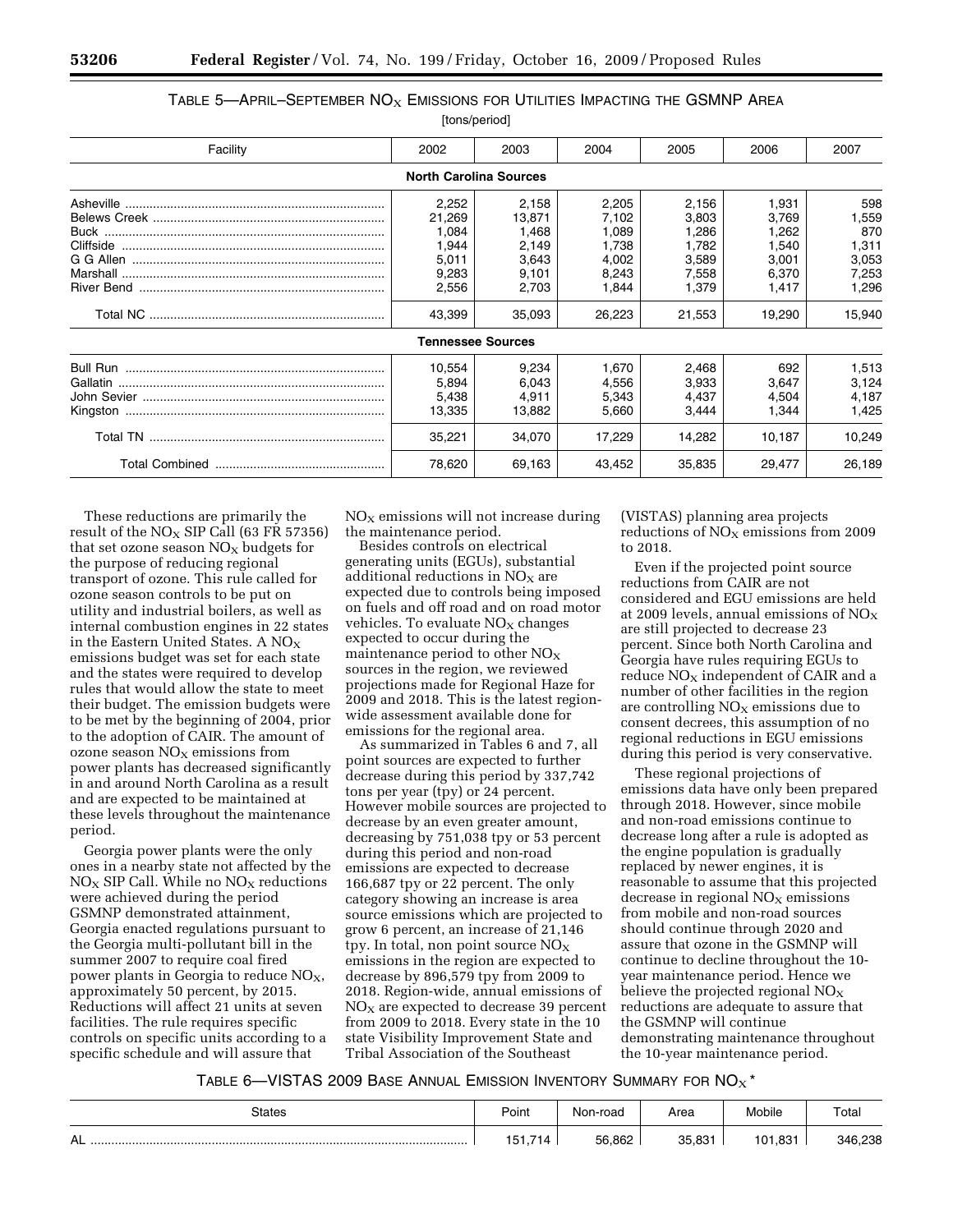| <b>States</b> | Point     | Non-road | Area    | Mobile    | Total     |
|---------------|-----------|----------|---------|-----------|-----------|
|               | 132.185   | 163.794  | 47.979  | 315,840   | 659,798   |
|               | 148.809   | 85.733   | 51.925  | 209.349   | 495.816   |
|               | 129.779   | 94.752   | 43,548  | 101,182   | 369,261   |
|               | 92.409    | 80.567   | 8,048   | 70.743    | 251.767   |
|               | 101,236   | 70.997   | 45.382  | 201,609   | 419,224   |
|               | 86,934    | 43,235   | 25,259  | 92.499    | 247,927   |
|               | 124.274   | 86.641   | 20.717  | 151.912   | 383,544   |
|               | 288.213   | 54,993   | 53,596  | 134.232   | 531,034   |
| <b>WV</b>     | 124.359   | 30.133   | 14.384  | 35.635    | 204,511   |
| Total         | 1.379.912 | 767.707  | 346.669 | 1.414.832 | 3.909.120 |

TABLE 6—VISTAS 2009 BASE ANNUAL EMISSION INVENTORY SUMMARY FOR  $NO<sub>X</sub>$ <sup>\*</sup>—Continued

# TABLE 7-VISTAS 2018 BASE ANNUAL EMISSION INVENTORY SUMMARY FOR  $NO<sub>x</sub>$ <sup>\*</sup>

| States    | Point     | Non-road | Area    | Mobile  | Total     |
|-----------|-----------|----------|---------|---------|-----------|
|           | 141.178   | 43.779   | 36,945  | 47.298  | 269,200   |
|           | 110.243   | 127.885  | 50.499  | 150.180 | 438.807   |
|           | 125.083   | 64.579   | 55.518  | 102.179 | 347,359   |
|           | 100.774   | 79.392   | 45.806  | 52.263  | 278,235   |
|           | 71.988    | 68.252   | 8.322   | 30.619  | 179.181   |
|           | 94.276    | 49.046   | 49.514  | 87.791  | 280.627   |
|           | 94.089    | 31.758   | 26.491  | 43.490  | 195.828   |
|           | 93.443    | 70.226   | 21.810  | 69.385  | 254,864   |
|           | 116.560   | 40.393   | 57.137  | 63.342  | 277.432   |
| <b>WV</b> | 94.536    | 25.710   | 15.773  | 17.247  | 153.266   |
| T∩tal     | 1.042.170 | 601.020  | 367.815 | 663.794 | 2.674.799 |

\* From North Carolina Regional Haze Plan, December 17, 2007, pages Appendix D.3–10 & 11.

EPA has considered the relationship of the GSMNP Area's maintenance plan to the reductions currently required pursuant to CAIR. CAIR was remanded to EPA, and the process of developing a replacement rule is ongoing. However, the remand of CAIR does not alter the requirements of the  $NO<sub>x</sub>$  SIP Call and the State has now demonstrated that the GSMNP Area can maintain without any additional requirements (beyond those required by the  $NO<sub>x</sub>$  SIP Call). Therefore, EPA believes that the State's demonstration of maintenance under sections 175A and 107(d)(3)(E) remains valid.

The  $NO<sub>X</sub>$  SIP Call requires states to make significant, specific emissions reductions. It also provides a mechanism, the  $NO<sub>x</sub>$  Budget Trading Program, that states could use to achieve those reductions. When EPA promulgated CAIR, it discontinued (starting in 2009) the  $NO<sub>x</sub>$  Budget Trading Program, 40 CFR 51.121(r), but created another mechanism—the CAIR ozone season trading program—which states could use to meet their SIP Call obligations, 70 FR 25289–90. EPA notes that a number of states, when submitting SIP revisions to require sources to participate in the CAIR ozone season trading program, removed the SIP provisions that required sources to participate in the  $NO<sub>x</sub>$  Budget Trading

Program. In addition, because the provisions of CAIR including the ozone season  $NO<sub>x</sub>$  trading program remain in place during the remand, EPA is not currently administering the  $NO<sub>x</sub>$  Budget Trading Program. Nonetheless, all states regardless of the current status of their regulations that previously required participation in the  $NO<sub>X</sub>$  Budget Trading Program, will remain subject to all of the requirements in the  $NO<sub>x</sub>$  SIP Call even if the existing CAIR ozone season trading program is withdrawn or altered. In addition, the anti-backsliding provisions of 40 CFR 51.905(f) specifically provide that the provisions of the  $NO<sub>x</sub>$  SIP Call, including the statewide  $NO<sub>x</sub>$  emission budgets, continue to apply after revocation of the 1-hour standard.

All  $NO<sub>x</sub>$  SIP Call states have SIPs that currently satisfy their obligations under the  $NO<sub>X</sub>$  SIP Call; the  $NO<sub>X</sub>$  SIP Call reduction requirements are being met; and EPA will continue to enforce the requirements of the  $NO<sub>x</sub>$  SIP Call even after any response to the CAIR remand. For these reasons, EPA believes that regardless of the status of the CAIR program, the  $NO<sub>x</sub>$  SIP Call requirements can be relied upon in demonstrating maintenance. Here, the State has demonstrated maintenance based in part on those requirements.

### *Criteria (4)—The Area Has a Fully Approved Maintenance Plan Pursuant to Section 175A of the CAA*

In conjunction with its request to redesignate the GSMNP 1997 8-hour ozone nonattainment area to attainment status, NC DAQ submitted a SIP revision to provide for the maintenance of the 1997 8-hour ozone NAAQS in the GSMNP Area for at least 10 years after the effective date of redesignation to attainment.

a. What is required in a maintenance plan?

Section 175A of the CAA sets forth the elements of a maintenance plan for areas seeking redesignation from nonattainment to attainment. Under section 175A, the plan must demonstrate continued attainment of the applicable NAAQS for at least 10 years after the Administrator approves a redesignation to attainment. Eight years after the redesignation, the State of North Carolina must submit a revised maintenance plan, which demonstrates that attainment will continue to be maintained for the 10 years following the initial 10-year period. To address the possibility of future NAAQS violations, the maintenance plan must contain such contingency measures, with a schedule for implementation as EPA deems necessary to assure prompt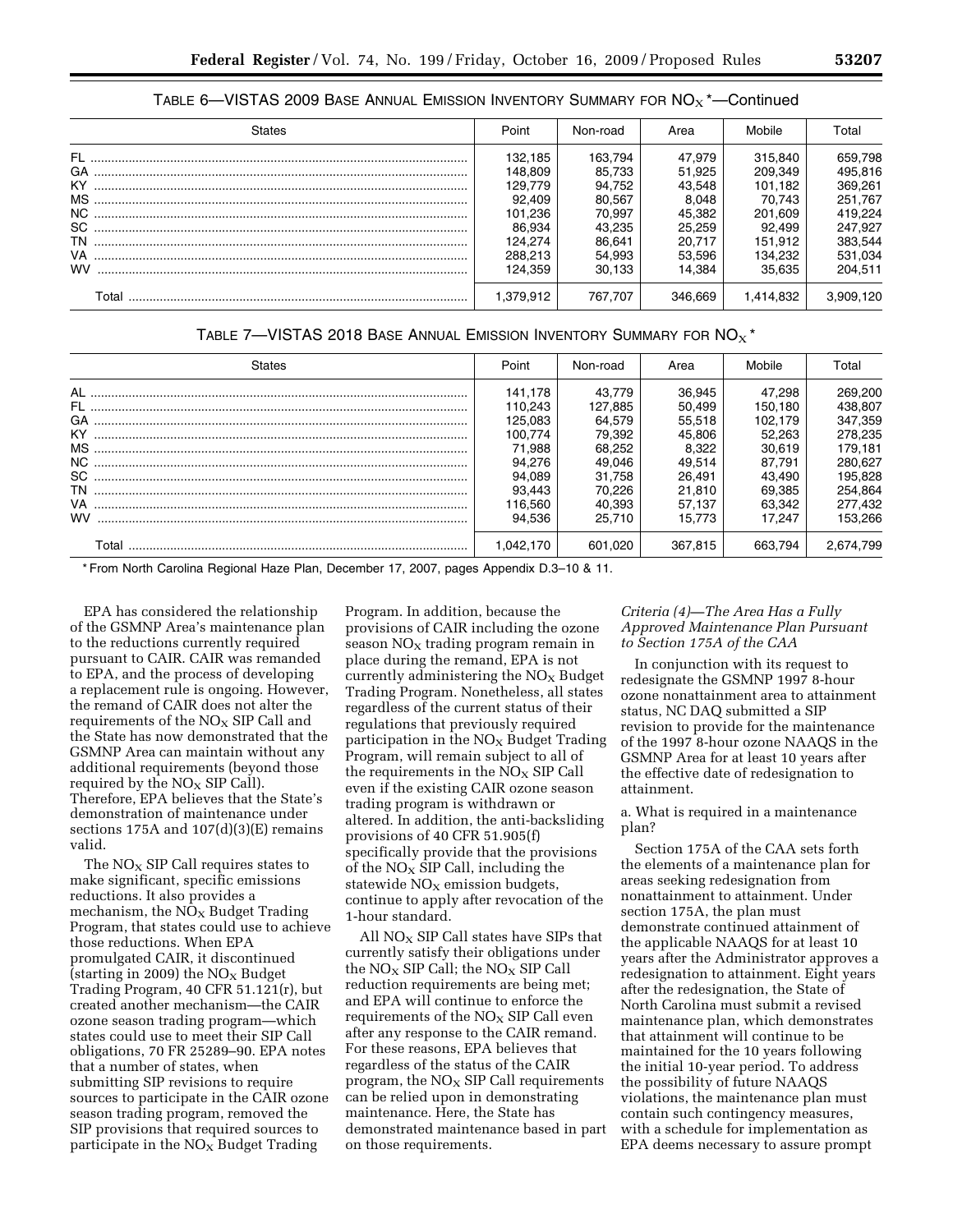correction of any future 8-hour ozone violations. Section 175A of the CAA sets forth the elements of a maintenance plan for areas seeking redesignation from nonattainment to attainment. The Calcagni Memorandum provides additional guidance on the content of a maintenance plan. The Calcagni Memorandum explains that an ozone maintenance plan should address five requirements: the attainment emissions inventory, maintenance demonstration, monitoring, verification of continued attainment, and a contingency plan. As is discussed more fully below, North Carolina's maintenance plan includes

all the necessary components and is approvable as part of the redesignation request.

#### b. Attainment Emissions Inventory

North Carolina selected 2005 as ''the attainment year'' for the GSMNP Area for the purpose of demonstrating attainment of the 1997 8-hour ozone NAAQS. This attainment inventory identifies the level of emissions in the area, which is sufficient to attain the 1997 8-hour ozone standard. North Carolina began development of this attainment inventory by first developing a baseline emissions inventory for the

GSMNP Area. The year 2005 was chosen as the base year for developing a comprehensive ozone precursor emissions inventory for which projected emissions could be developed for 2008, 2011, 2014, 2017 and 2020. Non-road mobile emissions estimates were based on the EPA's NONROAD2005c model. On-road mobile source emissions were calculated using EPA's MOBILE6.2 emission factors model. The 2005 VOC and  $NO<sub>x</sub>$  emissions, as well as the emissions for other years, for the GSMNP Area were developed consistent with EPA guidance, and are summarized in Tables 8 and 9.

# TABLE 8—GSMNP AREA VOC EMISSIONS (TPD)

| Source category           | 2005                     | 2008                 | 2011                 | 2014                 | 2017                 | 2020                 |
|---------------------------|--------------------------|----------------------|----------------------|----------------------|----------------------|----------------------|
| Area<br>Mobile<br>Nonroad | 0.17<br>0.41<br>$0.00\,$ | 0.17<br>0.36<br>0.00 | 0.17<br>0.32<br>0.00 | 0.17<br>0.27<br>0.00 | 0.17<br>0.24<br>0.00 | 0.17<br>0.22<br>0.00 |
| Total                     | 0.58                     | 0.53                 | 0.49                 | 0.44                 | 0.41                 | 0.39                 |

# TABLE  $9$ —GSMNP AREA NO<sub>X</sub> EMISSIONS (TPD)

| Source category           | 2005                 | 2008                 | 2011                 | 2014                 | 2017                 | 2020                 |
|---------------------------|----------------------|----------------------|----------------------|----------------------|----------------------|----------------------|
| Area<br>Mobile<br>Nonroad | 0.00<br>0.26<br>0.00 | 0.00<br>0.23<br>0.00 | 0.00<br>0.20<br>0.00 | 0.00<br>0.17<br>0.00 | 0.00<br>0.15<br>0.00 | 0.00<br>0.14<br>0.00 |
| Total                     | 0.26                 | 0.23                 | 0.20                 | 0.17                 | 0.15                 | 0.14                 |

Biogenic emissions are estimated using models developed by EPA. The biogenic emissions were obtained from modeling using available data a typical summer day's emissions and 2002 meteorology. Biogenic emissions are not expected to vary significantly year to year. Since these emissions are reported at the county level, the biogenic emissions for the GSMNP Area were estimated by taking the county area fraction of the GSMNP Area in Haywood and Swain Counties, respectively. Biogenic VOC emissions are estimated to be 48.50 tpd.

#### c. Maintenance Demonstration

The July 24, 2009, submittal includes a maintenance plan for the GSMNP Area. This demonstration:

(i) Shows compliance with and maintenance of the 1997 8-hour ozone standard by providing information to support the demonstration that current and future emissions of VOC and  $NO<sub>X</sub>$ remain at or below attainment year 2005 emissions levels. The year 2005 was chosen as the attainment year because it is one of the most recent three years (i.e. 2004, 2005, and 2006) for which the

GSMNP Area has clean air quality data for the 1997 8-hour ozone standard.

(ii) Uses 2005 as the attainment year and includes future emission inventory projections for 2008, 2011, 2014, 2017 and 2020.

(iii) Identifies an ''out year,'' at least 10 years after the time necessary for EPA to review and approve the maintenance plan. Per 40 CFR part 93, regional  $NO<sub>X</sub>$  MVEBs were established for the last year (2020) of the maintenance plan. Additionally, North Carolina chose, through interagency consultation, to establish MVEBs for the year 2011 for  $NO<sub>X</sub>$ , and to determine insignificance for VOC for the GSMNP Area. See, section VII below.

(iv) Provides actual and projected emissions inventories, in tpd for the GSMNP Area. See Tables 8 and 9.

#### d. Monitoring Network

There is currently one monitor measuring ozone in the GSMNP Area. North Carolina has committed in the maintenance plan to continue the operation of this monitor in compliance with 40 CFR part 58, and has addressed the requirement for monitoring.

e. Verification of Continued Attainment

North Carolina has the legal authority to enforce and implement the requirements of the ozone maintenance plan for the GSMNP Area. This includes the authority to adopt, implement and enforce any subsequent emissions control contingency measures determined to be necessary to correct future ozone attainment problems. North Carolina will track the progress of the maintenance plan by performing future reviews of actual emissions for the Area using the latest emissions factors, models and methodologies. For these periodic inventories, North Carolina will review the assumptions made for the purpose of the maintenance demonstration concerning projected growth of activity levels. If any of these assumptions appear to have changed substantially, North Carolina will re-project emissions.

#### f. Contingency Plan

The contingency plan provisions are designed to promptly correct a violation of the NAAQS that occurs after redesignation. Section 175A of the CAA requires that a maintenance plan include such contingency measures as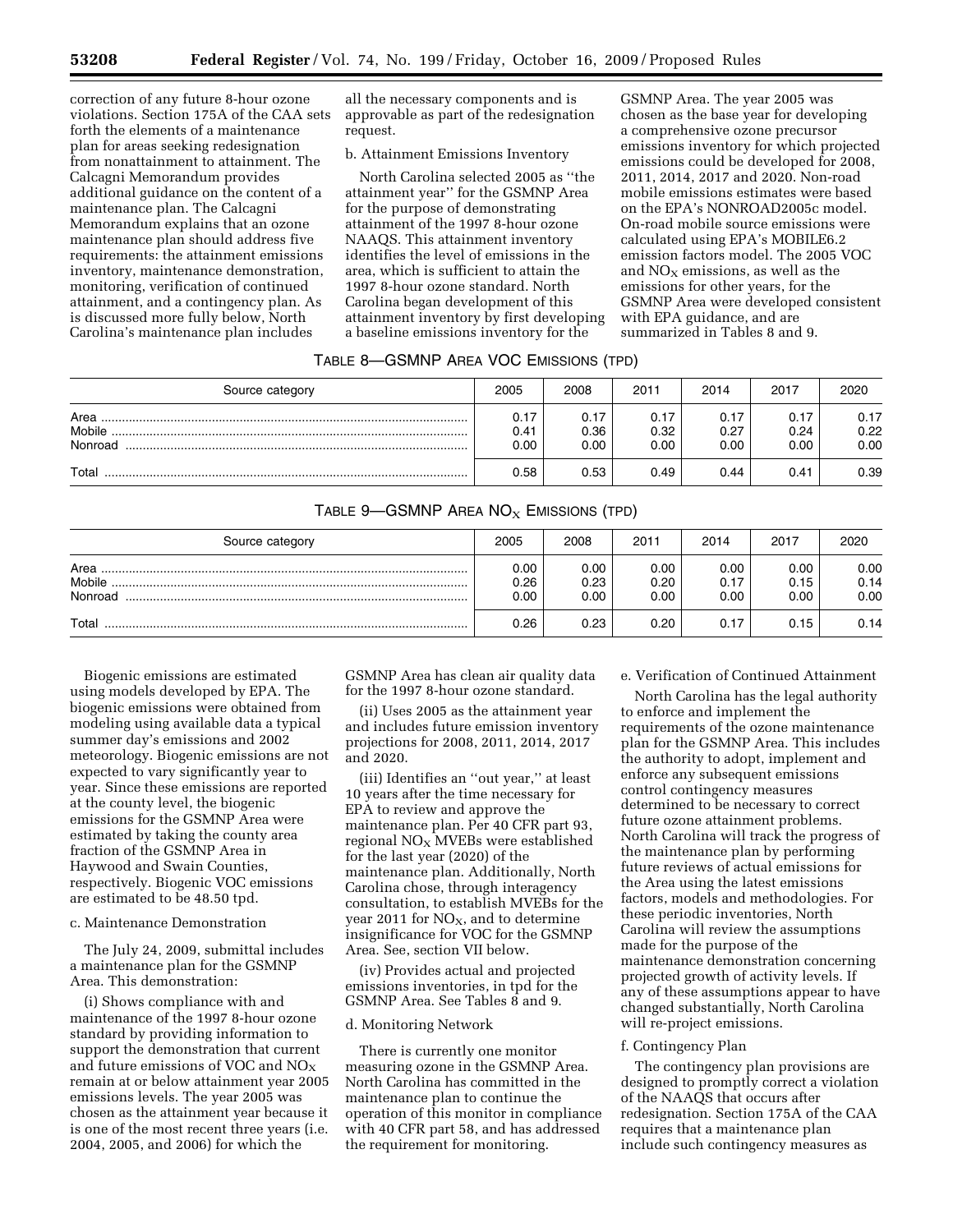EPA deems necessary to assure that the state will promptly correct a violation of the NAAQS that occurs after redesignation. The maintenance plan should identify the contingency measures to be adopted, a schedule and procedure for adoption and implementation, and a time limit for action by the state. A state should also identify specific indicators to be used to determine when the contingency measures need to be implemented. The maintenance plan must include a requirement that a state will implement all measures with respect to control of the pollutant that were contained in the SIP before redesignation of the area to attainment in accordance with section 175A(d).

In the July 24, 2009, submittal, North Carolina affirms that all programs instituted by the State and EPA will remain enforceable, and there are no permitted point sources within the GSMNP Area. The contingency plan included in the submittal provides tracking and triggering mechanisms to determine when contingency measures are needed and a process of developing and adopting appropriate control measures. The primary trigger of the contingency plan will be a violation of the 1997 8-hour ozone NAAQS or when the three-year average of the fourthhighest value is equal to or greater than 0.085 ppm at the monitor. The trigger date will be 60 days from the date that the State observes a fourth-highest value that, when averaged with the two previous ozone seasons' fourth highest values, would result in a three-year average equal to or greater than 0.085 ppm.

The secondary trigger will apply where no actual violation of the 1997 8 hour ozone standard has occurred, but where the State finds monitored ozone levels indicating that an ozone NAAQS violation may be imminent. An imminent violation exists where there is a pattern. A pattern will be deemed to exist when there are two consecutive ozone seasons in which the fourthhighest values are 0.085 ppm or greater at the monitor within the GSMNP Area.

The trigger date will be 60 days from the date that the State observes a fourthhighest value of 0.085 ppm or greater at the monitor for which the previous season had a fourth-highest value of 0.085 ppm or greater. Once one of the triggers is activated, the Planning Section of the NC DAQ shall commence analyses including trajectory analyses of high ozone days, and emissions inventory assessment to determine the cause of the ozone transport into the GSMNP Area.

The NC DAQ considered what additional measures could be implemented; however, as mentioned earlier, exceedances are at night and are the result of ozone transported into the nonattainment area from outside regions. Additionally, the GSMNP Area is already taking measures to reduce emissions within the Park to include Stage I vapor recovery on gasoline stations located in the Park, along with having an Air Quality Action Day Program in place that includes the following measures:

a. Encouraging employees to decrease vehicle use by car pooling and reducing the number of non-essential trips;

b. Fuel switching using biodiesel;

c. Postponing or decreasing the use of mowers and other gasoline engine equipment until ozone levels drop;

d. Encouraging refueling of vehicles in the early morning or late evening hours. Additionally, should one of the triggers occur, the NC DAQ will commence discussion amongst the stakeholders in the maintenance area regarding additional measures that could be implemented before the next ozone season. Such measures would likely relate to mobile sources within the maintenance area.

Furthermore, the State will commence discussion with regulatory authorities responsible for upwind sources to determine additional actions to be implemented.

These actions may include one or more of the following measures:

\* RACM for sources of  $NO_X$ 

\* Reasonably Available Control Technology for existing point sources of  $\rm NO_X$ 

\* Mobile Source Measures

 $^\star\,$  Additional NO<sub>X</sub> reduction measures yet to be identified.

If the cause of the ozone transport is due to sources within North Carolina, by May 1st of the year following the ozone season in which the trigger has been activated, North Carolina will complete sufficient analyses to begin adoption of necessary rules for ensuring attainment and maintenance of the 1997 8-hour ozone NAAQS. The rules would become State effective by the following January 1st, unless legislative review is required. It is the States' aim to ensure that at least one of these measures be implemented within 18 to 24 months from the trigger being activated.

If the cause of the ozone transport is from sources outside of North Carolina, then the NC DAQ will begin working with neighboring states to resolve the ozone transport issue. North Carolina has already filed a section 126 petition in order to ensure that adjacent states

reduce their utility emissions in a timely manner.

# **VII. What Is EPA's Analysis of North Carolina's Proposed VOC Insignificance Determination for Conformity and the Proposed NO**X **MVEBs for the GSMNP Area?**

Today's actions address two related elements regarding on-road motor vehicle emissions and the requirement to establish MVEBs. First, EPA is proposing to find that the VOC emission contribution from motor vehicles to 8 hour ozone pollution for the 1997 standard in the GSMNP Area is insignificant for transportation conformity. The result of this finding, if finalized, is that North Carolina need not develop an MVEB for VOC for the GSMNP Area. See below for further information on the insignificance determination. Second, EPA is proposing to approve the  $NO<sub>X</sub>$  MVEBs for the GSMNP Area.

### *A. Proposed VOC Insignificance Determination for Transportation Conformity*

In certain instances, the Transportation Conformity Rule allows areas not to establish an MVEB where it is demonstrated that the regional motor vehicle emissions for a particular pollutant/precursor is an insignificant contributor to the air quality problem in an area. The general criteria for insignificance findings can be found in 40 CFR 93.109(k). Insignificance determinations are based on a number of factors, including (1) the percentage of motor vehicle emissions in context of the total SIP inventory; (2) the current state of air quality as determined by monitoring data for that NAAQS; (3) the absence of SIP motor vehicle control measures; and (4) historical trends and future projections of the growth of motor vehicle emissions. EPA's rationale for the providing for insignificance determinations is described in the July 1, 2004, revision to the Transportation Conformity Rule at 69 FR 40004. Specifically, the rationale is explained on page 40061 under the subsection entitled ''XXIII. B. Areas With Insignificant Motor Vehicle Emissions.'' Any insignificance determination under review of EPA is subject to the adequacy and approval process for EPA's action on the SIP.

Through the adequacy and SIP approval process, EPA may find that a SIP demonstrates that regional motor vehicle emissions are an insignificant contributor to the air quality problem for the pollutant/precursor at issue. In the case of the GSMNP Area, EPA intends to make its finding as part of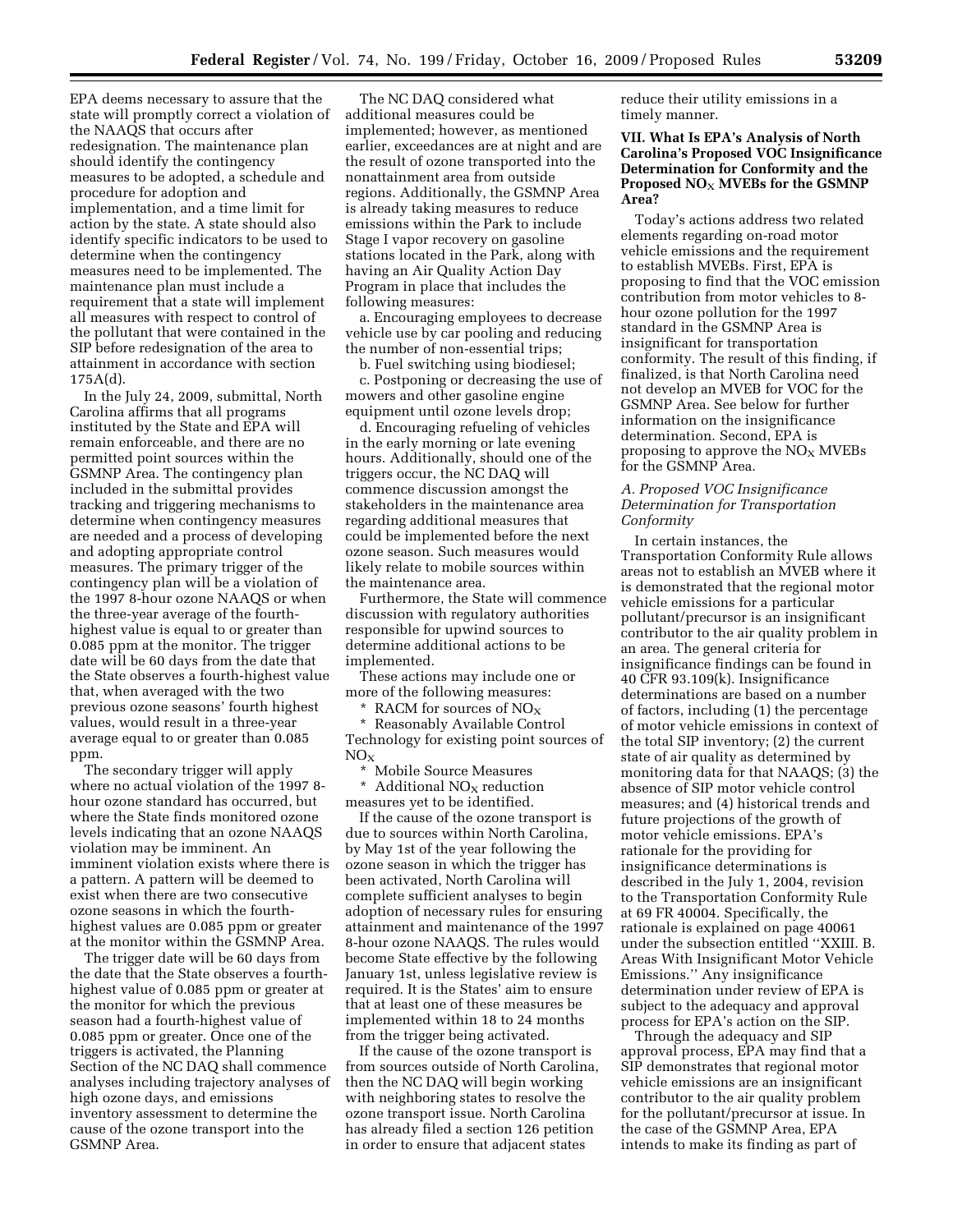EPA's final action on this redesignation request of North Carolina for the GSMNP Area. Upon the effective date of EPA's adequacy finding or the publication date of the final rule for this SIP revision (*i.e.,* which includes the VOC insignificance determination), federal regulations waive the regional emissions analysis requirements (for the purpose of transportation conformity implementation) for the relevant pollutant or precursor. Areas with insignificant regional motor vehicle emissions for a pollutant or precursor are still required to make a conformity determination that satisfies other relevant requirements. Additionally, such areas are required to satisfy the regional emissions analysis requirements for pollutants or precursors for which EPA has not made a finding of insignificance.

The maintenance plan for the GSMNP Area, included as part of the SIP revision, contains MVEBs for  $NO<sub>x</sub>$  and an insignificance determination for conformity for the VOC contribution from motor vehicles to the 8-hour ozone pollution for the 1997 standard in the GSMNP Area. As part of the preparation for its redesignation request, North Carolina consulted with the interagency consultation group for the GSMNP Area regarding the insignificance determination for transportation conformity for VOC. For the purposes of regional emissions analysis, the information provided by North Carolina supports EPA's proposal to determine VOC contribution to 8-hour ozone pollution from motor vehicles in the GSMNP Area as insignificant for conformity. The information provided by North Carolina to EPA as part of the SIP revision addresses each of the factors listed in 40 CFR 93.109(k), and is summarized below.

According to information provided by North Carolina, biogenic emissions account for approximately 99 percent of the VOC emissions in future years in the GSMNP Area. On-road VOC emissions are projected to decline by about 54 percent by 2020 despite vehicle miles traveled going up by about 25 to 30 percent by 2020 and total non anthropogenic VOC are projected to decline from 0.58 to 0.39 tpd by 2020. Similarly, the current state of air quality in the GSMNP Area is steadily improving. The current ozone design value in the GSMNP Area is 0.077 ppm based on data from 2006–2008. This is well below the NAAQS of 0.084 ppm.

In addition, North Carolina conducted a sensitivity analysis (a photochemical model) that indicated that 8-hour ozone levels in the GSMNP Area were not impacted by reductions in man-made

VOC emissions (*i.e.,* reductions from motor vehicles). Specifically, the photochemical model was run with a modeled 30 percent reduction in manmade VOC emissions, which is equivalent to a 33 percent highway mobile VOC reduction in 2009 for a 39 day period (June 1–July 9). In all 39 days of the modeling simulation, the 8 hour ozone maximum concentrations were not changed in Haywood and Swain Counties, which is a clear indication that highway mobile VOC is an insignificant contributor to ozone formation in that Area. In comparison, biogenic emissions are expected to account for at least 98 percent of the total inventory for VOC emissions. As discussed in North Carolina's submittal, the biogenic sector is the most abundant source of VOC in North Carolina and accounts for approximately 98 percent of the total VOC emissions statewide. As a result, the information provided by North Carolina indicates that VOC contribution to 8-hour ozone pollution from motor vehicle emissions is insignificant.

With regard to the factor relating to the absence of motor vehicle control measures in the SIP, EPA considered the existence of an inspection and maintenance (I/M) program in the North Carolina SIP, and its implementation in the individual counties comprising the GSMNP Area. The I/M program was not added to the North Carolina SIP as a VOC control measure, but rather, a  $NO<sub>X</sub>$ control measure. The I/M program is currently being implemented in one of the counties (*i.e.* Haywood County) in the GSMNP Area. Implementation of the I/M program in the GSMNP Area began from July 2005, and continues to be ongoing in the Area. In North Carolina's SIP submittal, the State explains that the I/M program was established to achieve additional reductions in  $NO<sub>X</sub>$  emissions. As a result, the existence of this program in the SIP for the purpose of  $NO<sub>X</sub>$  reductions does not prohibit EPA from finding the VOC contribution to 8 hour ozone pollution from motor vehicles insignificant.

After evaluating the information provided by North Carolina and weighing the factors for the insignificance determination outlined in 40 CFR 93.109(k), particularly the biogenic contribution to the overall VOC inventory, EPA is now proposing to approve North Carolina's determination that the VOC contribution from motor vehicle emissions to the 8-hour ozone pollution for the GSMNP Area is insignificant for purposes of conformity. If this finding is completed through the adequacy process (see Section VIII below) or approved through the final

rulemaking on this SIP submission, the insignificance determination should be considered and specifically noted in the transportation conformity document that is prepared for this Area.

#### *B. Proposed Regional NOX MVEBs*

Under the CAA, states are required to submit, at various times, control strategy SIPs and maintenance plans in ozone areas. These control strategy SIPs (reasonable further progress and attainment demonstration) and maintenance plans create MVEBs for criteria pollutants and/or their precursors to address pollution from cars and trucks. Per 40 CFR part 93, an MVEB is established for the last year of the maintenance plan. A state may adopt MVEBs for other years as well. The MVEB is the portion of the total allowable emissions in the maintenance demonstration that is allocated to highway and transit vehicle use and emissions. See, 40 CFR 93.101. The MVEB serves as a ceiling on emissions from an area's planned transportation system. The MVEB concept is further explained in the preamble to the November 24, 1993, transportation conformity rule (58 FR 62188). The preamble also describes how to establish the MVEB in the SIP and how to revise the MVEB.

North Carolina, after interagency consultation with the transportation partners for the GSMNP Area, has elected to develop regional MVEBs for  $NO<sub>X</sub>$ . North Carolina is developing these MVEBs, as required, for the last year of its maintenance plan, 2020, and for an additional year, 2011. The  $NO<sub>x</sub>$  MVEBs for the GSMNP Area are defined in Table 10 below.

TABLE 10—GSMNP AREA NO $_{\rm X}$ MVEBS (KILOGRAMS PER DAY)

|            | 2011  | 2020  |
|------------|-------|-------|
| $NOx$ MVEB | 179.9 | 127.0 |

Through this rulemaking, EPA is proposing to approve the 2011 and 2020 MVEBs for  $NO<sub>X</sub>$  for the GSMNP Area because EPA has determined that the Area maintains the 1997 8-hour ozone standard with the emissions at the levels of the budgets. As mentioned above, these MVEBs are for the entire GSMNP Area in North Carolina. Once the new MVEBs for the GSMNP Area (the subject of this rulemaking) are approved or found adequate (whichever is done first), they must be used for future conformity determinations.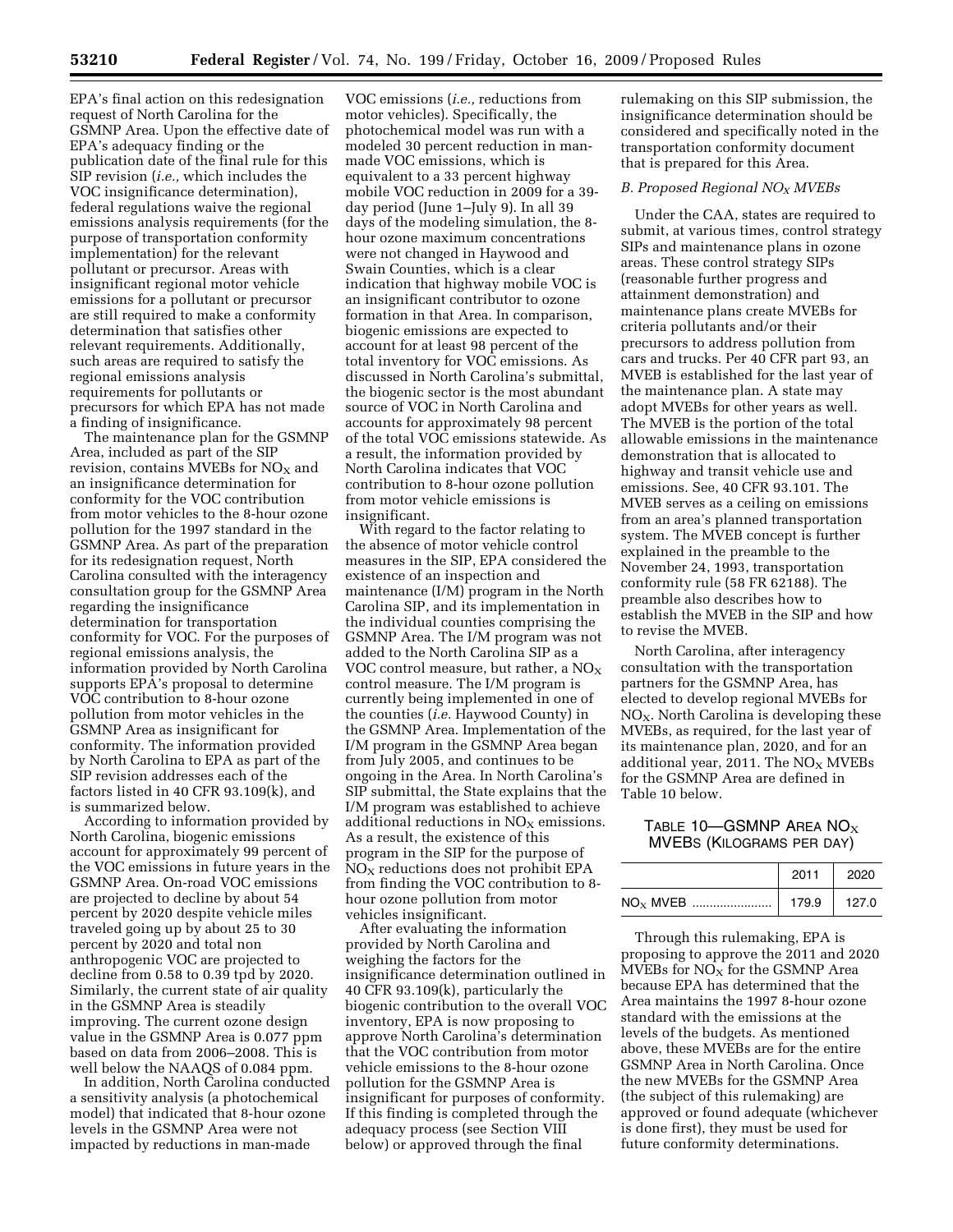# **VIII. What Is an Adequacy Determination?**

As discussed above, the MVEB is the portion of the total allowable emissions in the maintenance demonstration that is allocated to highway and transit vehicle use and emissions. The MVEB concept is further explained in the preamble to the November 24, 1993, transportation conformity rule (58 FR 62188). The preamble also describes how to establish the MVEB in the SIP and how to revise the MVEB. Additionally, the transportation conformity rule (see 93.109(k)) allows for areas not to establish a MVEB for a particular pollutant or precursor if it can be demonstrated that motor vehicle emissions contributions do not significantly contribute to an area's pollution. North Carolina's submittal for this area establishes MVEBs for  $NO<sub>x</sub>$ and provides an insignificance determination for VOC contribution.

Under section 176(c) of the CAA, new transportation projects, such as the construction of new highways, must ''conform'' to (*i.e.,* be consistent with) the part of the state's air quality plan that addresses pollution from cars and trucks. ''Conformity'' to the SIP means that transportation activities will not cause new air quality violations, worsen existing violations, or delay timely attainment of the NAAQS. If a transportation plan does not ''conform,'' most new projects that would expand the capacity of roadways cannot go forward. Regulations at 40 CFR part 93 set forth EPA policy, criteria, and procedures for demonstrating and assuring conformity of such transportation activities to a SIP. The regional emissions analysis is one, but not the only requirement for implementing transportation conformity. Transportation conformity is a requirement for nonattainment and maintenance areas. Maintenance areas are areas that were previously nonattainment for a particular NAAQS but have since been redesignated to attainment with a maintenance plan for that NAAQS.

When reviewing submitted ''control strategy'' SIPs or maintenance plans containing MVEBs, EPA must affirmatively find the MVEB contained therein ''adequate'' for use in determining transportation conformity. Once EPA affirmatively finds the submitted MVEB is adequate for transportation conformity purposes, that MVEB can be used by State and Federal agencies in determining whether proposed transportation projects ''conform'' to the SIP as required by section 176(c) of the CAA.

EPA's substantive criteria for determining ''adequacy'' of an MVEB, including EPA's determination that an MVEB need not be established because of an insignificance determination, are set out in 40 CFR 93.118(e)(4). The process for determining ''adequacy'' consists of three basic steps: Public notification of a SIP submission, a public comment period, and EPA's adequacy finding. This process for determining the adequacy of submitted SIP MVEBs was initially outlined in EPA's May 14, 1999, guidance, ''Conformity Guidance on Implementation of March 2, 1999, Conformity Court Decision.'' This guidance was finalized in the Transportation Conformity Rule Amendments for the ''New 8-Hour Ozone and PM2.5 National Ambient Air Quality Standards and Miscellaneous Revisions for Existing Areas; transportation conformity rule amendments—Response to Court Decision and Additional Rule Change,'' on July 1, 2004 (69 FR 40004). EPA follows this guidance and rulemaking in making its adequacy determinations. EPA must also use a similar process to determine the adequacy of an insignificance determination that is submitted by a state as a part of a control strategy SIP or maintenance plan. Additional information on the adequacy process for both MVEBs and insignificance determinations is available in the proposed rule entitled, ''Transportation Conformity Rule Amendments: Response to Court Decision and Additional Rule Changes,'' 68 FR 38974, 38984 (June 30, 2003).

### **IX. What Is the Status of EPA's Adequacy Determination for the Regional NO**X **MVEBs for the Years 2011 and 2020, and the VOC Insignificance Determination?**

As discussed earlier, North Carolina's maintenance plan submission includes new  $NO<sub>x</sub>$  MVEBs for the GSMNP Area for the years 2011 and 2020. Additionally, the maintenance plan included a VOC insignificance determination for the entire GSMNP Area, and therefore, no MVEB for VOC is included as part of the SIP revision. EPA is reviewing both the  $NO<sub>x</sub>$  MVEBs and the VOC insignificance determination through the adequacy process. The North Carolina SIP submission, including the GSMNP Area  $NO<sub>X</sub>$  MVEBs and the VOC insignificance determination, was open for public comment on EPA's adequacy Web site on May 18, 2009, found at: *http:// www.epa.gov/ataq/stateresoures/ transconf/currsips.htm.* The EPA public comment period on adequacy of the

2011 and 2020  $NO<sub>X</sub>$  MVEBs, and VOC insignificance determination closed on June 17, 2009. There were no comments on the North Carolina submission.

EPA intends to make its determination on the adequacy of the 2011 and 2020  $NO<sub>X</sub>$  MVEBs, and the VOC insignificance determination for the GSMNP Area for transportation conformity purposes in the final rulemaking on the redesignation of the GSMNP Area. If EPA finds the 2011 and  $2020$   $\rm{NO_X}$   $\rm{MVEBs}$  , and the VOC insignificance determination adequate or approves these MVEBs and the VOC insignificance determination in the final rulemaking action, the new MVEBs for  $NO<sub>X</sub>$  must be used, and the VOC insignificance determination should be noted, for future transportation conformity determinations. If the new 2011 and 2020  $NO<sub>X</sub>$  MVEBs are found adequate, and both the  $\rm{NO_{X}}$  MVEBs and the related VOC insignificance determination are approved in the final rulemaking, the  $NO<sub>X</sub>$  MVEBs and the VOC insignificance determination will be effective on the date of publication of EPA's final rulemaking in the **Federal Register**. For required regional emissions analysis years that involve the year 2019 or before, the applicable budget for the purposes of conducting transportation conformity will be the new 2011  $NO<sub>X</sub>$  MVEBs for the GSMNP Area. For required regional emissions analysis years that involve 2020 or beyond, the applicable budgets will be the new 2020  $NO<sub>X</sub>$  MVEBs. Both the 2011 and 2020  $NO<sub>X</sub>$  MVEBs are defined in section VII of this proposed rulemaking. More detail on the VOC insignificance determination can be found in section VII of this proposed rulemaking as well.

# **X. Proposed Action on the Redesignation Request and Maintenance Plan SIP Revision Including Proposed Approval of the 2011 and 2020 NO**X **MVEBs, and the Proposed VOC Insignificance Determination for the GSMNP Area**

EPA is proposing to make the determination that the GSMNP Area has met the criteria for redesignation from nonattainment to attainment for the 1997 8-hour ozone NAAQS. This proposed approval of North Carolina's redesignation request is based on EPA's determination that North Carolina has demonstrated that the GSMNP Area has met the criteria for redesignation to attainment specified in the CAA, including the determination that the entire GSMNP 1997 8-hour ozone nonattainment area has attained the 1997 8-hour ozone NAAQS.